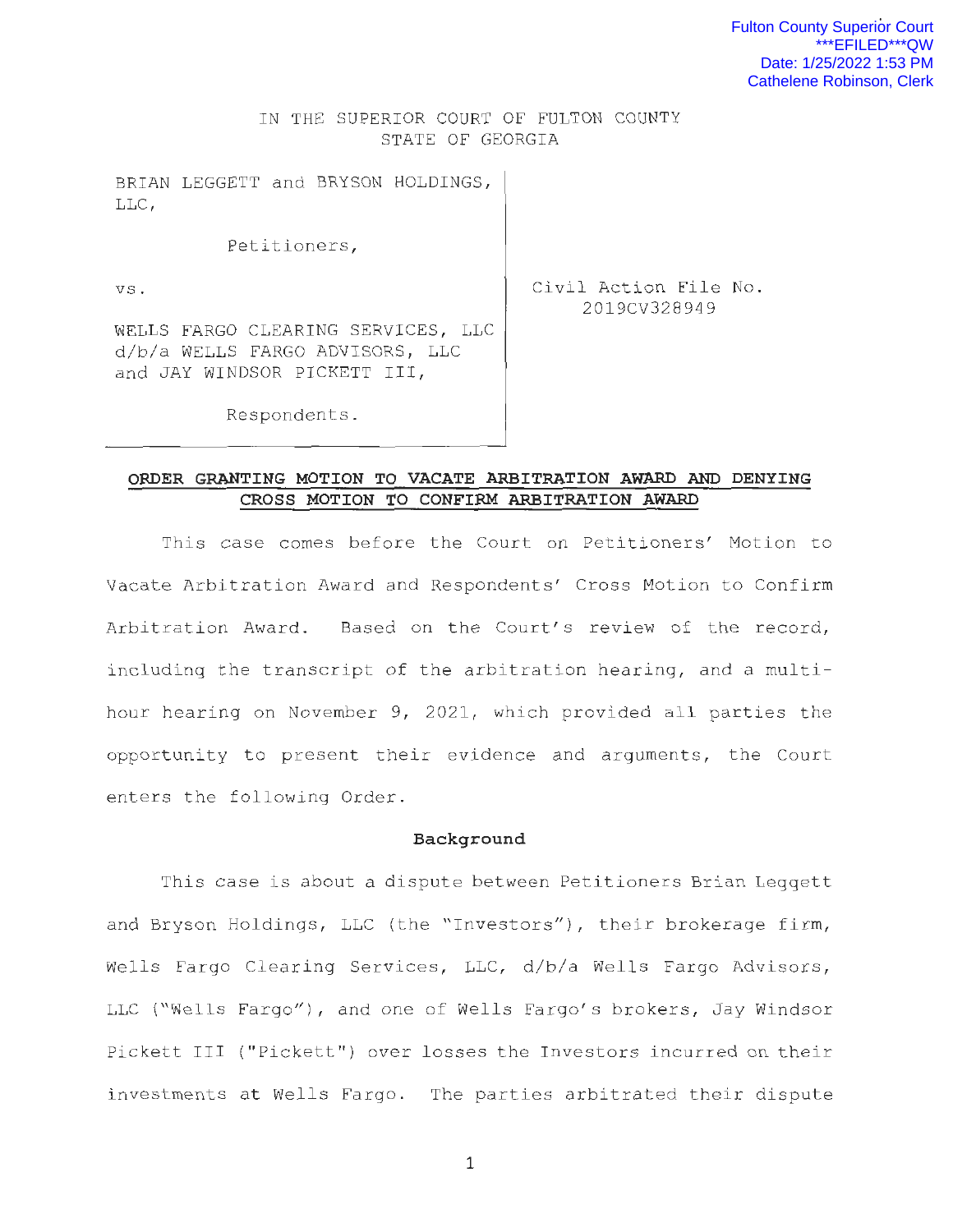before a Financial Industry Regulatory Authority ("FINRA") arbitration panel, and the Investors lost. The Investors now ask the Court to vacate the Award; Wells Fargo asks the Court to confirm it.

### **Events Giving Rise to the Arbitration**

The record shows that the Investors were securities customers of Wells Fargo. During 2015 and 2016, the Investors sustained losses totaling  $$1,178,446.78$  investing in a merger arbitrage strategy executed by their Wells Fargo broker Jacob McKelvey. Between April 2015 and May 2016, McKelvey managed the Investors' accounts. The Investors alleged that Wells Fargo permitted the account to be over- concentrated in single stocks and industries. McKelvey encouraged this activity, telling Leggett at one point that he should "[G]et all you can, back the truck up."<sup>1</sup> After suffering major losses and complaining to the firm, the Investors were provided a new broker, Pickett, who managed the accounts between April 2016 and November 2016 .

Wells Fargo's customer agreement contained a binding arbitration agreement ("Arbitration Agreement") mandating arbitration at FINRA pursuant to the FINRA Code of Arbitration Procedure.<sup>2</sup> The Arbitration Agreement does not contain any

<sup>&</sup>lt;sup>1</sup> Petitioners' Brief, Ex. A, Transcript, pp. 72-73.

<sup>2</sup>*Id .,* Ex. B.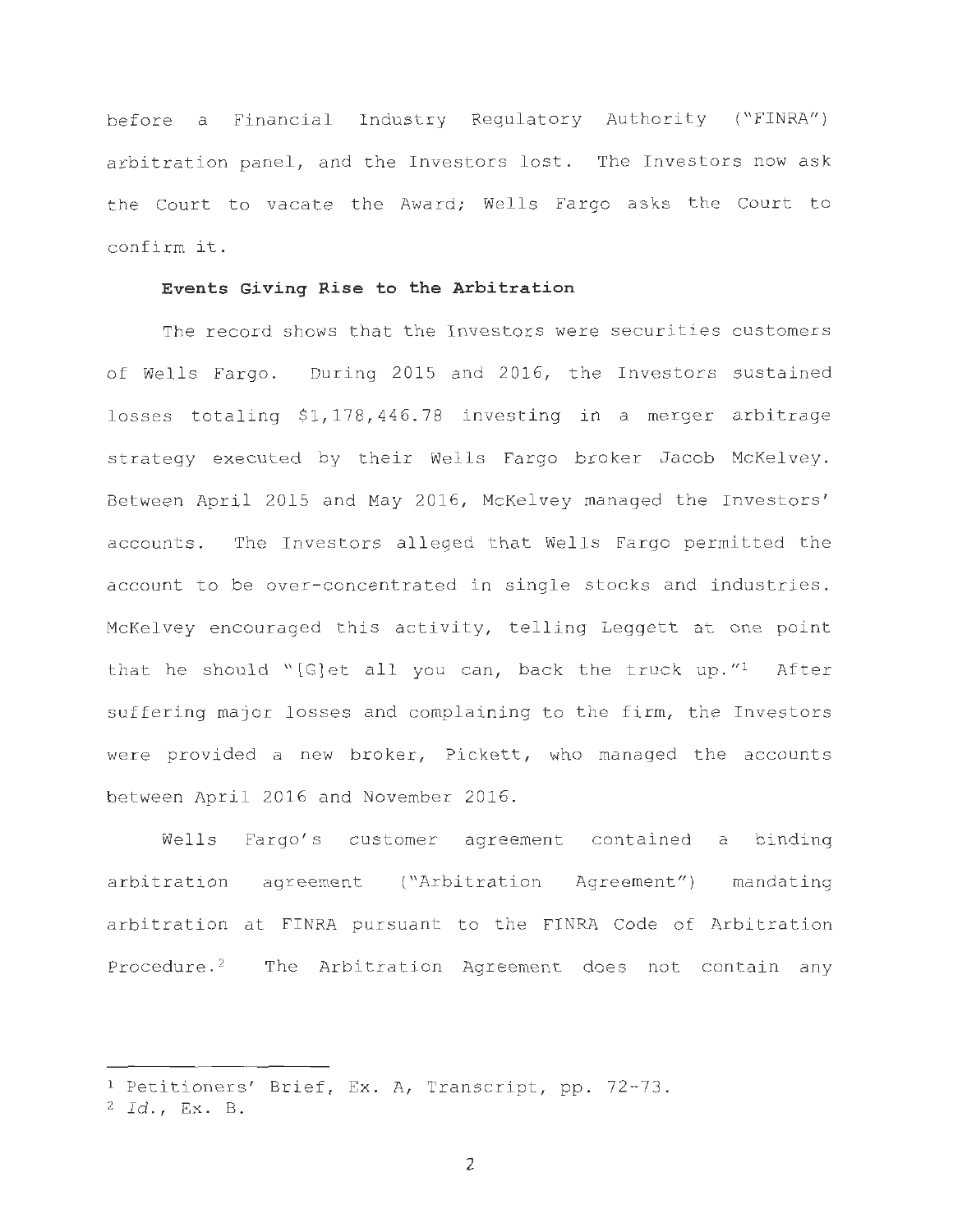fee/cost shifting provision requiring the losing party to pay the attorneys' fees or costs incurred by the prevailing party.<sup>3</sup>

The record shows that the Investors became increasingly concerned that Wells Fargo mishandled their accounts . Thereafter, the Investors initiated arbitration. The Investors asserted a number of claims against Wells Fargo and Pickett including violation of the Georgia Securities Act, failure to supervise, and breach of fiduciary duty.

### **Arbitrator Selection**

The parties set about selecting arbitrators in accordance with the Arbitration Agreement. Pursuant to the Arbitration Agreement, the parties contractually agreed to select arbitrators pursuant to FINRA Code of Arbitration Procedure Rule 12 400 ("Neutral List Selection System and Arbitrator Rosters") . That Rule provides that "[t] he Neutral List Selection System is a computer system that generates, on a random basis, lists of arbitrators from FINRA's rosters of arbitrators for the selected hearing location for each proceeding. The parties will select their panel through a process of striking and ranking the arbitrators on lists generated by the Neutral List Selection System. "

<sup>&</sup>lt;sup>3</sup> Petitioners' Brief, Ex. B.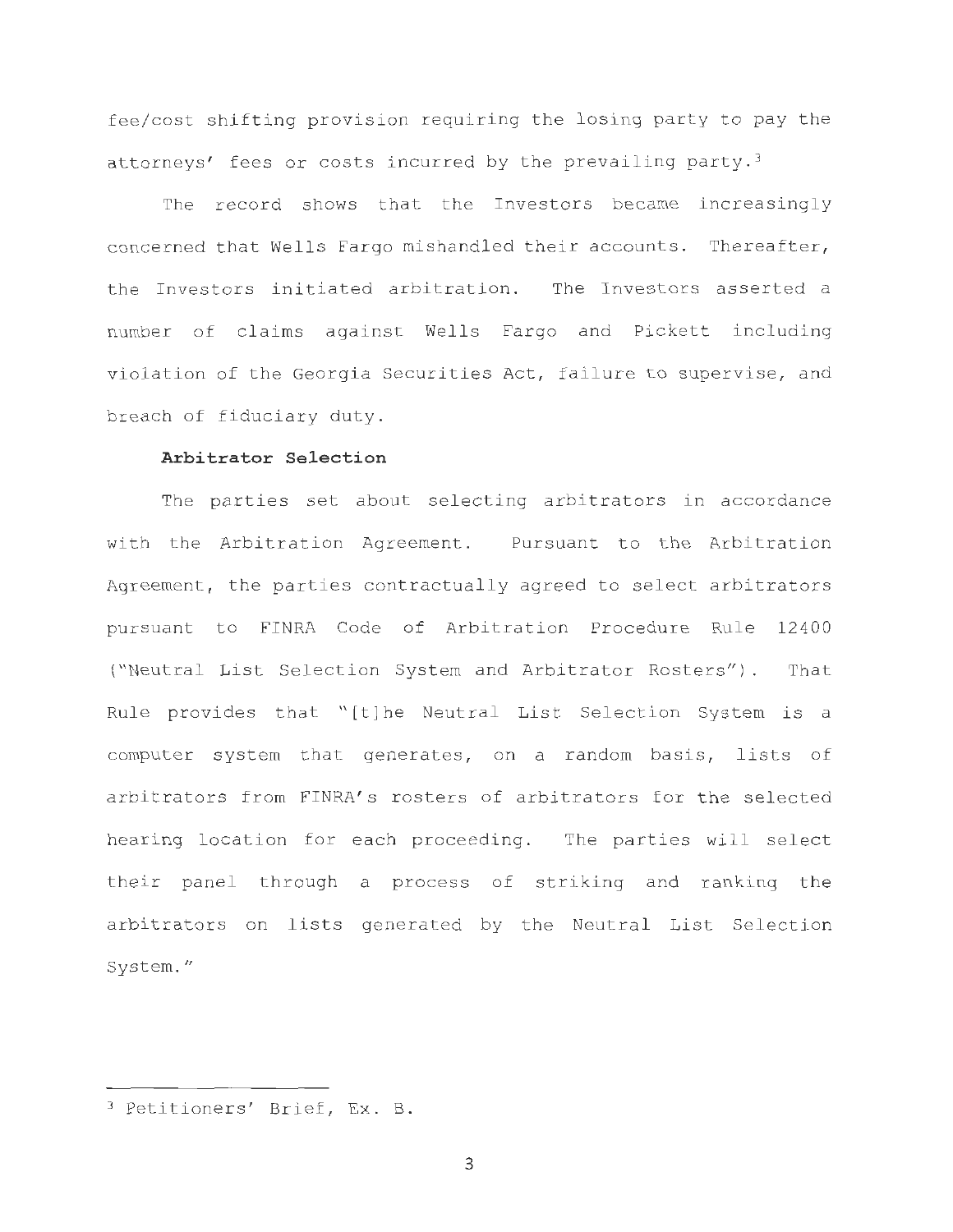On June 20, 2017, FINRA provided the parties with its list of proposed arbitrators generated by the Neutral List Selection System and requested the parties submit their ranking lists by July 10, 2017, which was extended by agreement of counsel to July 14, 2017. Rather than ranking and striking pursuant to the Code, on July 10, 2017, counsel for Wells Fargo submitted a letter to FINRA insisting that one of the proposed arbitrators on the list of potential arbitrators be removed from the computer generated list on the ground that he harbored personal bias against Wells Fargo's lead counsel, Terry Weiss.<sup>4</sup> The alleged bias resulted from a previous case (outside) counsel Weiss had worked on (and lost) for another FINRA member firm in which Weiss filed an unsuccessful motion to vacate alleging arbitrator misconduct . <sup>5</sup>

The Investors insisted that FINRA follow the procedure set forth in the Code which the parties had contractually agreed to follow:

*Respondents do not provide any evidence whatsoever that this potential arbitrator is biased against* or *conflicted with any of the Respondents. The sole basis of the request is that years ago , Respondents' counsel, on behalf of another client, sought to have an arbitration award vacated on the ground that the arbitrator was biased.* 

*What Respondents fail* to state, *however, is that in that case a federal judge denied the motion to vacate, specifically rejecting the argument that the arbitrator exhibited evident partiality* or *misbehaved . See October* 

<sup>4</sup> Petitioners' Brief, Ex. E.

 $5$   $Id.$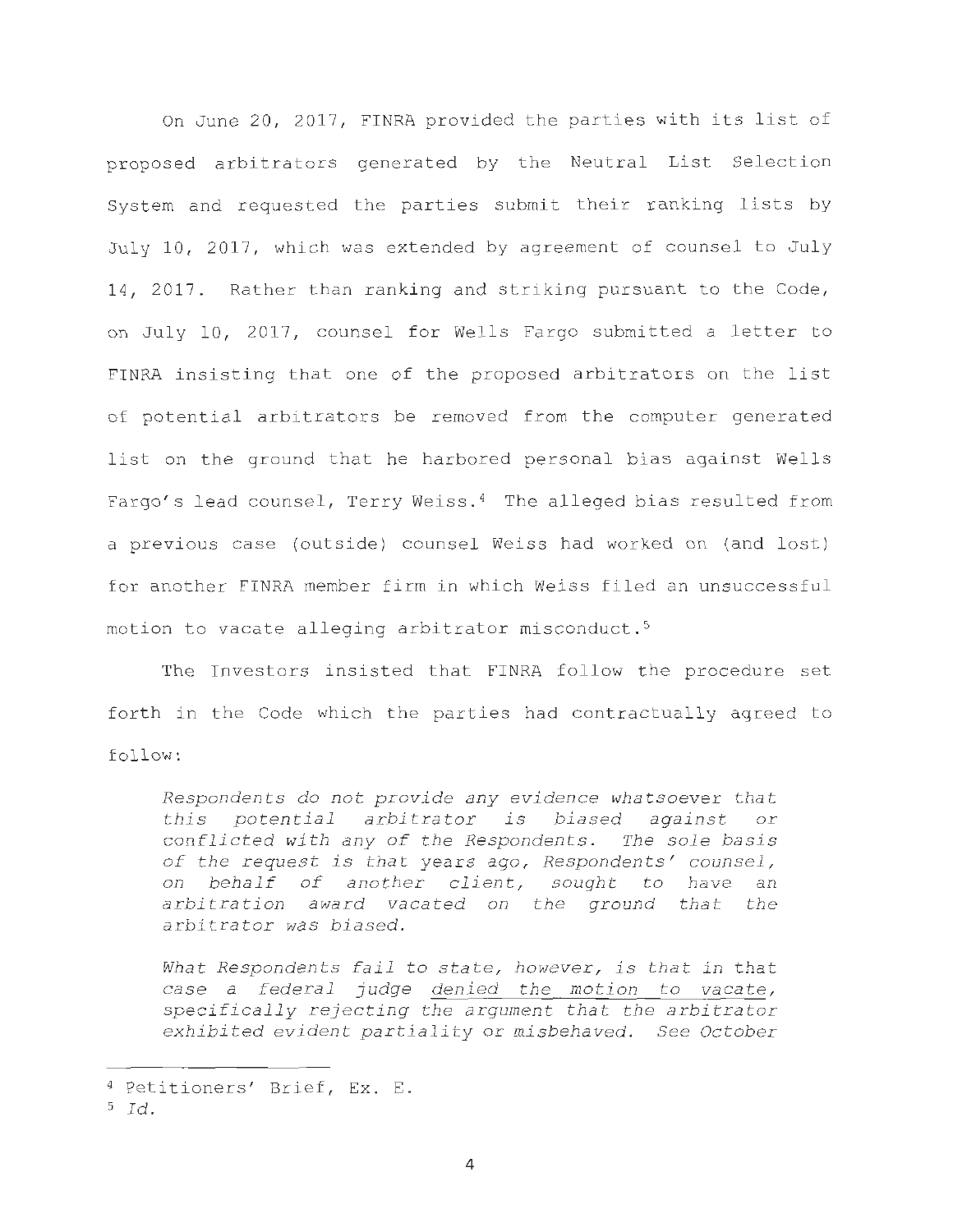*25, 2012 Order Denying Motion* to *Vacate attached hereto as Exhibit A .* 

*To the contrary I the Order sets forth numerous instances, based on its review of the audio recording of the hearing, in which Respondents' counsel "raised his voice and sounded agitated. " Order, p . 9. The Order <sup>a</sup> <sup>l</sup> so notes that even after he demanded they recuse themselves, Respondents' counsel "responded that he did not doubt the neutrality of the panel . " Later, he threatened* to *file a complaint wi th FINRA and continued*  to complain about the actions of the panel. Id. at 10.

*There is no absolutely nothing that has been provided* to *FINRA that suggests that this potential arbitrator has any bias or prejudice against this client or their chosen counsel . To the contrary, a federal judge has held that this arbitrator was not biased or prejudiced. The fact that Respondents' counsel made this potential arbitrator the bad guy* to *try* to *get an arbitration award vacated against Merrill Lynch cannot mean that he is stricken from the rolls in every case in which a Respondent chooses* to *hire Mr . Weiss . Indeed , I submit that if I were permitted* to *strike every arbitrator on the Atlanta roll simply because I didn ' t think they liked me or an old client of mine , the list would be slim pickings.* 

*As a final matter, the fact that Respondents' counsel has been successful in removing this potential arbitrator from the pool in a previous case is of no moment . First, I cannot know whether the opposing party opposed this request . In any event, that case involved the same FINRA member firm that was the subject of the motion* to *vacate . That is not the case here.* 

*For all of the foregoing reasons, Claimant respectfully requests that the Respondents' request be denied .* <sup>6</sup>

On July 13, 2017, counsel for Wells Fargo sent another letter to FINRA.<sup>7</sup> Therein, counsel for Wells Fargo for the first time disclosed an agreement between FINRA and counsel for Wells Fargo

<sup>6</sup>*Id .,* Ex . F.

<sup>&</sup>lt;sup>7</sup> Petitioners' Brief, Ex. G.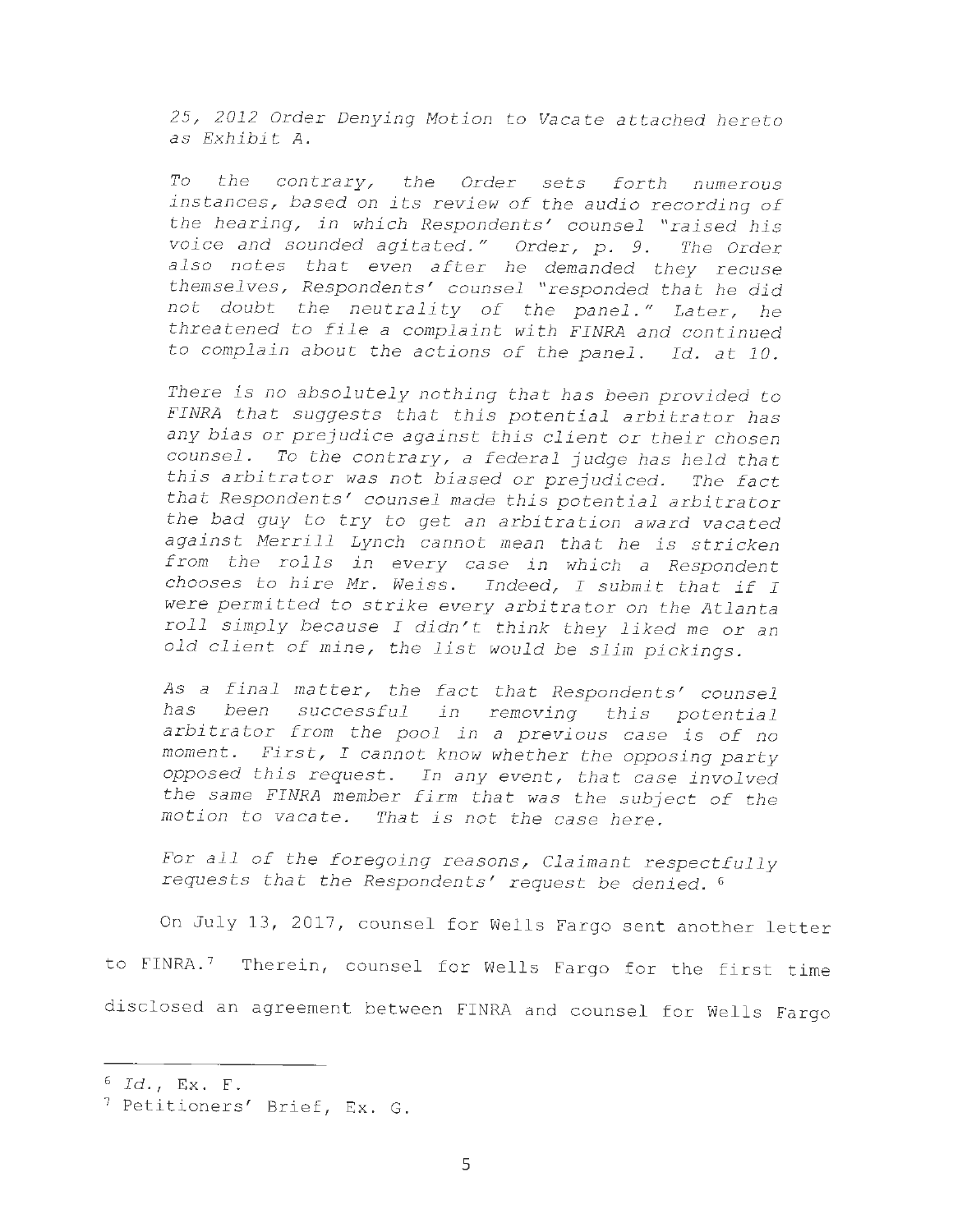pertaining to the pool of arbitrators available to his clients in all of his cases:

*It was made clear* to *me verbally that none of the Postell arbitrators would have the opportunity* to *serve on any one of my cases given the horrific circumstances surrounding the underlying case, the SEC investigation, the publicity and the aftermath. It was a most unusual*  set *of circumstances. <sup>8</sup>*

The Investors sent a follow up letter to FINRA. $9$  Therein, the Investors again objected to FINRA providing Wells Fargo's counsel with an edited list of computer-generated arbitrators and requested FINRA disclose whether in fact Wells Fargo and its counsel have their own subset of the FINRA arbitrator list:

*Mr . Weiss 1 statement that he has an unwritten agreement wi t h FINRA preventing the Postell arbitrators from serving as arbitrators in any case in which he appears as coun sel is extremely troubling . Setting aside the fact that a federal judge carefully examined the record in response* to *his client I s motion* to *vacate found no grounds for vacatur,* secret *agreements between FINRA and counsel for its member firms culling arbitrators from arbitrator rolls calls into question the fairness of the entire FINRA process.* 

*Mr . Weiss 1 statement raises several questions that must be answered. Were the other Postell arbitrators striken from the list provided* to *me in this case? Does Mr . Weiss have* secret *agreements with FINRA concerning other arbitrators from other cases? It is essential that I receive a response* to *these inquiries* so *as* to *protect my clients 1 interests.* 

FINRA never provided any response to these inquiries. Instead, the Director of Dispute Resolution notified the parties

<sup>8</sup>*Id .* 

<sup>&</sup>lt;sup>9</sup> Id., Ex. H.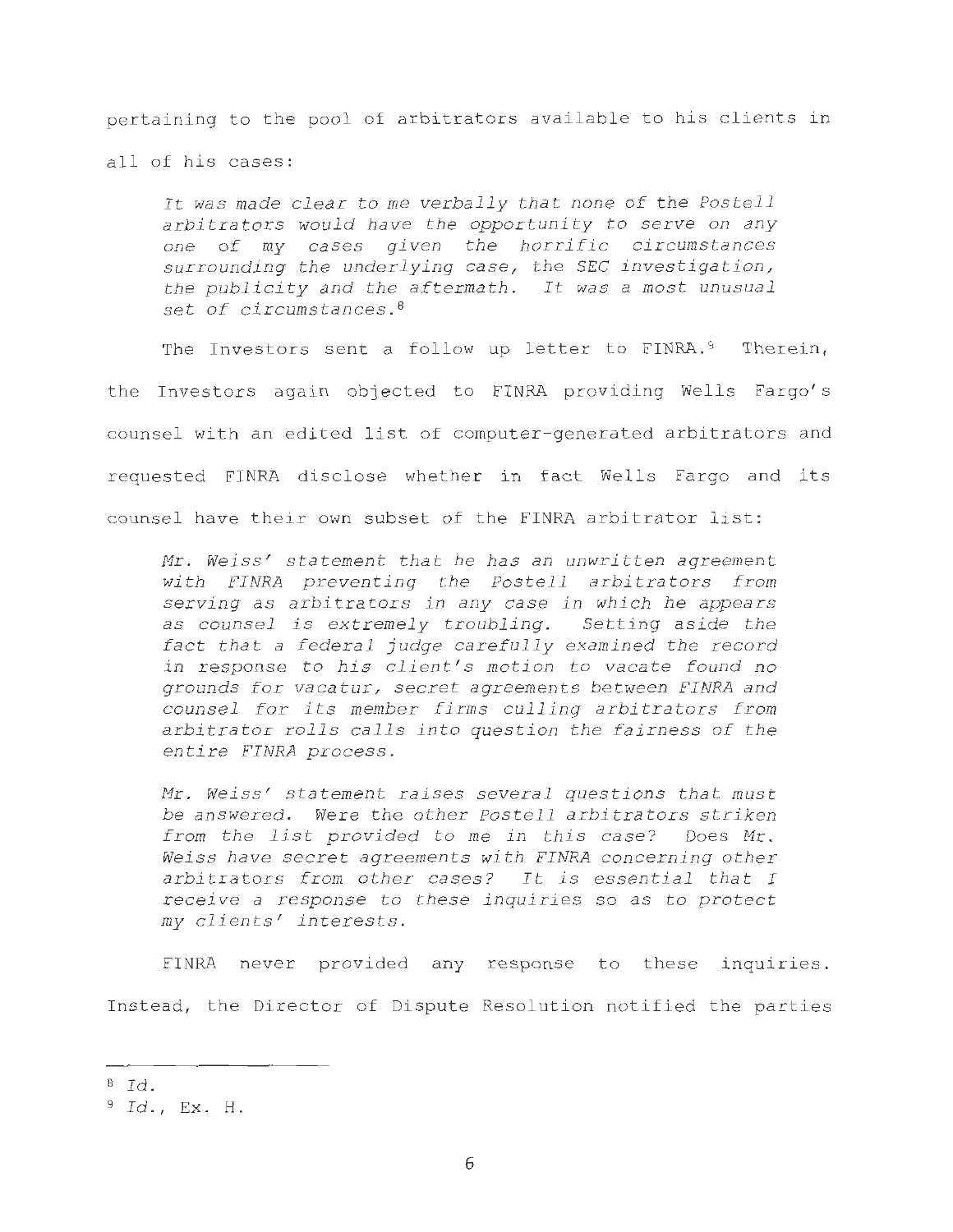that he had struck the potential arbitrator from the list and supplied the parties with a new, edited, computer generated list: $10$ 

Dear Parties:

The Director has reviewed all documents in connection with Respondents' request to remove arbitrator Fred Pinckney from the pool of potential arbitrators in this matter.

**The request to remove arbitrator Pinckney is hereby granted.** 

**With regards, Dan** 

Thereafter, the parties selected three arbitrators from this edited list of arbitrators. The arbitrators chosen by both the Investors and Wells Fargo included Kenneth Canfield, an experienced Atlanta litigator whose law firm explicitly states on its website that it and its lawyers represent plaintiffs in cases against financial institutions. Wells Fargo did not use their strikes to strike Canfield, and he was thus selected by the parties as one of the three arbitrators. On August 25, 2017, Wells Fargo requested FINRA strike Canfield for cause, on the basis that other lawyers in Canfield's firm were representing a plaintiff in a suit against Wells Fargo. The Investors objected to Wells Fargo's request, citing controlling law regarding arbitrator bias: $11$ 

Ronald Reagan's famous "there you go again" phrase comes to mind in responding to Wells Fargo's latest effort to stack this Arbitration Panel with arbitrators they perceive to be friendly to them and their counsel. Having already gained an extra strike by getting Arbitrator Fred Pinckney ("Arbitrator Pinckney") removed from the list altogether, Respondents chose not to use it on Arbitrator Canfield, a well known and respected Atlanta trial lawyer who has spent his entire career suing banks and other financial institutions on behalf of individuals.

<sup>&</sup>lt;sup>10</sup> Petitioners' Brief, Ex. I.

<sup>11</sup>*Id .,* Ex . K.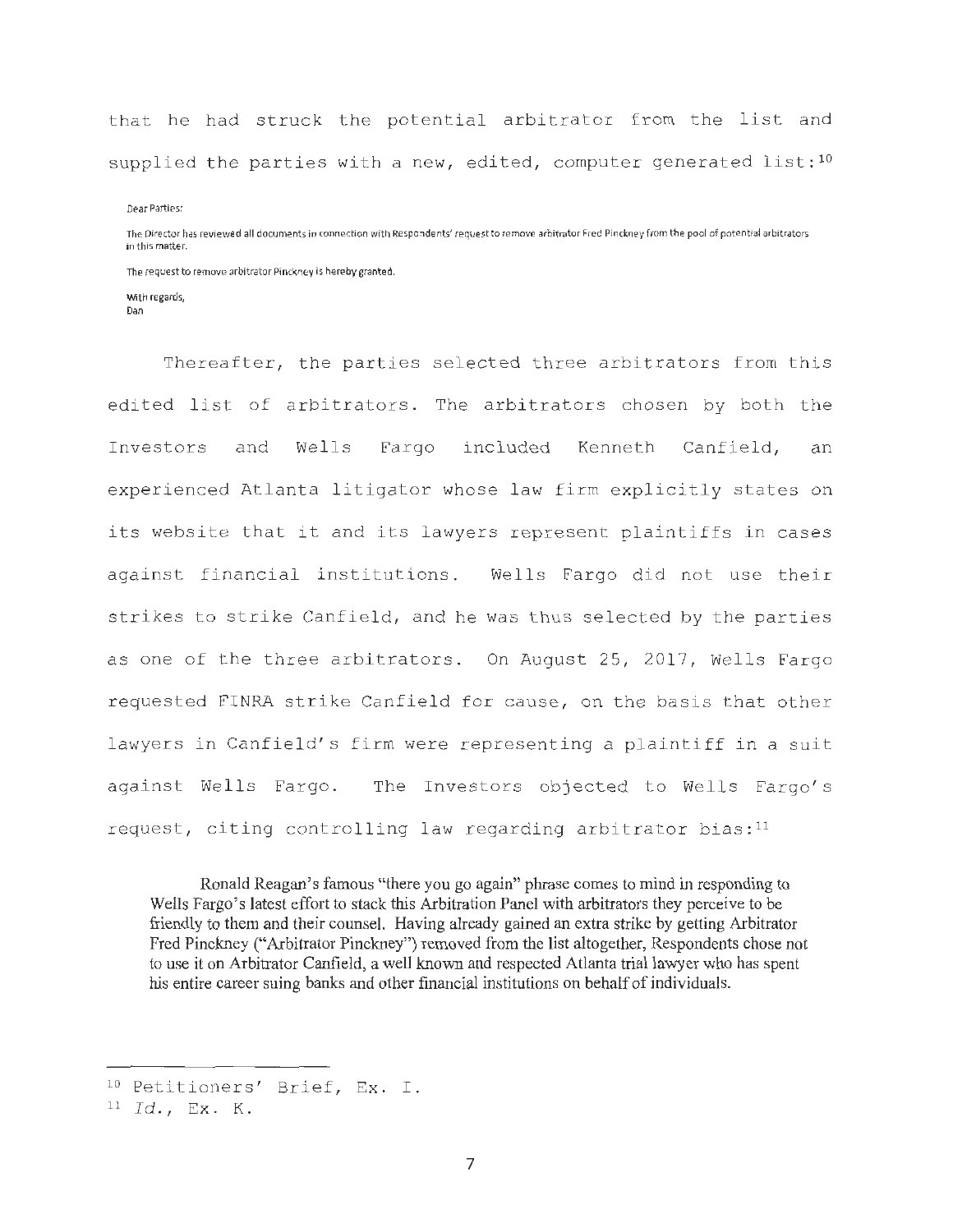The Investors provided FINRA with settled law holding that arbitrator bias does not exist simply because an arbitrator's law firm had either represented or brought a claim against a party to the arbitration: $12$ 

**No actual conflict exists here. Respondents admit that the facts of the** *Hubbard* **Lawsuit have no overlap with the facts presented in this case. Indeed, the** *Hubbard* **Lawsuit arises out of life insurance policies whereas this arbitration pertains to securities. The fact that Arbitrator Canfield's law firm represents a client against Respondent Wells Fargo Advisors, LLC does not in and of itself create an actual conflict. Courts have** long **rejected attempts** to **vacate an arbitration award on the ground that an arbitrator's law firm had either represented or brought a claim against a party to the arbitration.** *See, e.g., Standard Tankers (Bahamas) Co., Ltd v. Motor Tank Vessell, AKTI,* **438** F. **Supp. 153 (E.D.N.C.** 1977) (fact that **arbitrator's law firm had represented clients in actions against Exxon and its related companies did not constitute evident partiality).** 

On September 1, 2017, the Director of FINRA Dispute Resolution

ceded to Wells Fargo's demands and struck the arbitrator from the

 $case: <sup>13</sup>$ 

Please be advised that the request to remove Kenneth Steven Canfield is hereby granted.

Once a replacement arbitrator is appointed, this office will notify you of the replacement Arbitrator and provide you with his/her Arbitrator Disclosure Report, unless all parties agree to proceed with two arbitrators.

If you have any questions, please do not hesitate to contact me at 561-447-4931 or by email at Daniel.Zailskas@FINRA.org.

Thereafter, FINRA provided the parties with a "short list" of potential arbitrators to replace Canfield. This resulted in the appointment of Arbitrator Charles White, a non-lawyer who works in the real estate and construction industries: $14$ 

<sup>13</sup>*Id .,* Ex . L .

 $12 \quad \text{Id.}$ 

<sup>14</sup> Petitioners' Brief, Ex. M.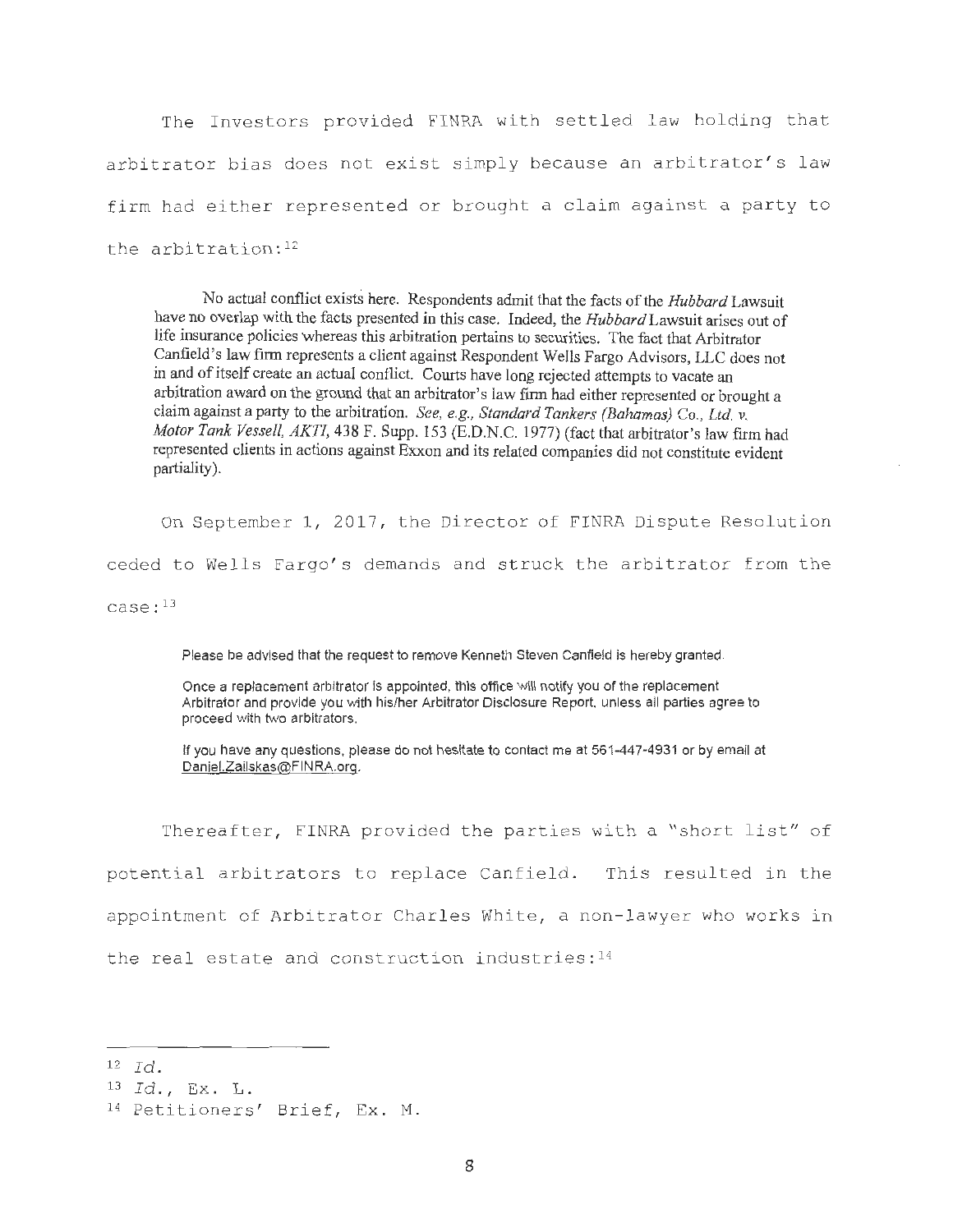This letter is to inform you that Kenneth Steven Canfield has been removed from the arbitration panel in the above-referenced case. The replacement arbitrator is Charles White. Attached for your review is Arbitrator White's Disclosure Report.

#### **Wells Fargo Submits Their Answer**

On August 25, 2017, Wells Fargo filed its Answer. FINRA Code of Arbitration Procedure Rule 12303, expressly incorporated into the Arbitration Agreement, required Wells Fargo file a written Answer to the Statement of Claim and assert any counterclaims against the Investors therein. Wells Fargo denied all liability to the Investors. Nowhere in the Answer, however, did Wells Fargo assert any counterclaim against the Investors. Nor did Wells Fargo pay, or FINRA staff direct Wells Fargo to pay, any counterclaim filing fees. The Award does not reflect the filing of any counterclaim or motion to amend the answer to file a counterclaim. Wells Fargo did not request attorneys' fees or costs in the Answer. Its summary paragraph requested only that the claims be denied and that the Investors "be assessed all forum fees.  $''^{15}$ 

### The Arbitrators Deny Investors' Request to Delay the Hearing

The arbitration was scheduled to begin on September 24, 2018. On September 10, 2018, the Investors moved to adjourn the arbitration. The Investors notified the Arbitrators that Wells Fargo had just produced  $1,882$  pages of documents on September  $6$ ,

<sup>15</sup>*Id .* , **Ex . N .**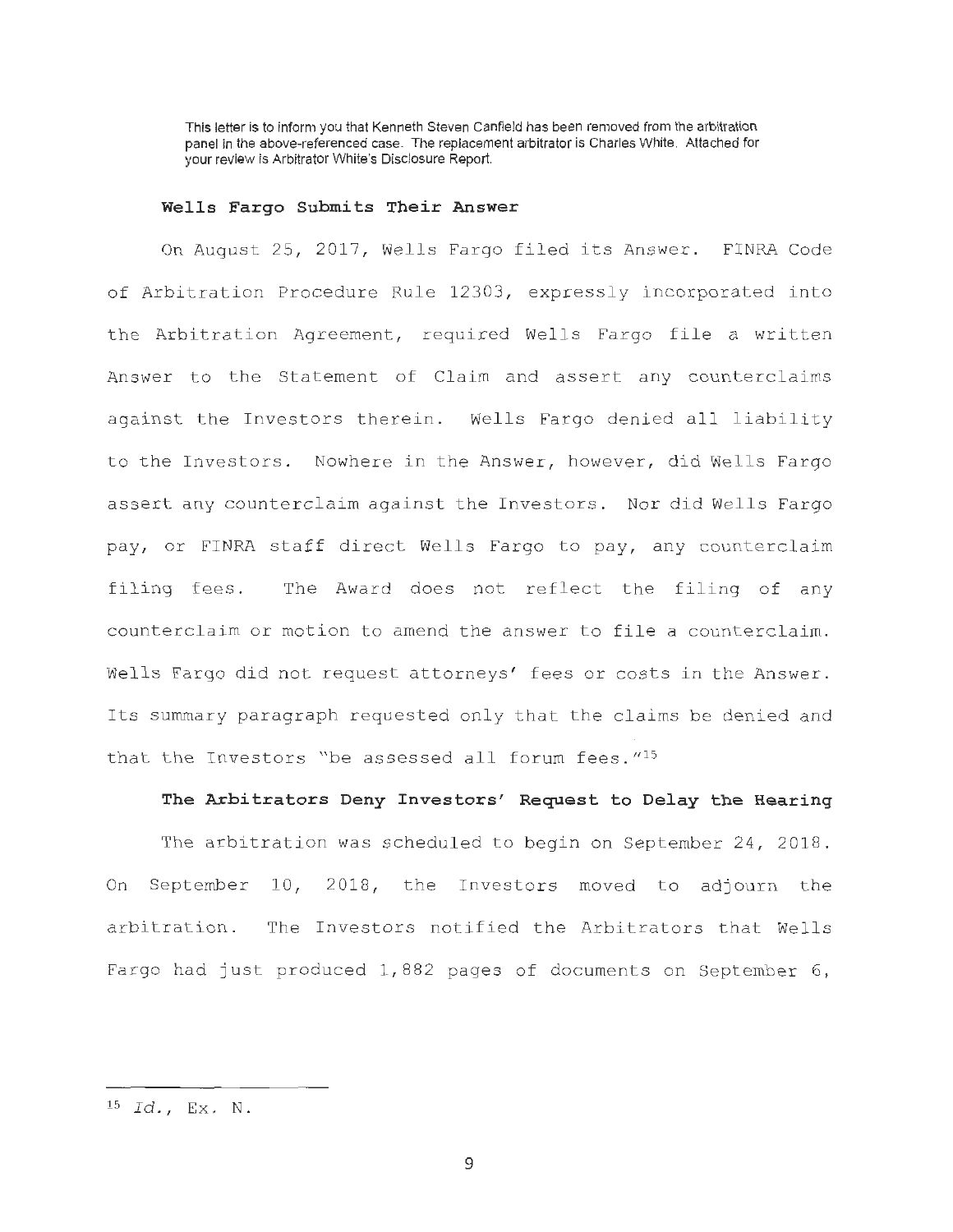2018, in violation of the FINRA Code of Arbitration Procedure discovery rules:  $16$ 

> It **is with great reluctance that Claimants request n short adjournment of the hearing,**  preferably during November or December 2018, and that the Panel allot seven rather than five **hearing days to the hearing. As the Panel is aware, the parries have continued to engage in**  document exchanges even through today, and counsel for both parties are still digesting literally thousands of pages of key documents such as text messages between Mr. Leggett and his Wells **Fargo advisors that were only produced by Wells Fargo last week.**

Counsel for the Investors informed the Arbitrators that additional time was necessary to ensure a fair hearing and noted that they had not made any prior requests to continue the hearing: $^{17}$ 

> **Claimants have not previously requested an adjournment and only made the decision to file this motion** when it became absolutely clear that additional time is needed to ensure a fair **hearing.** If **the hearing proceeds as scheduled, Claimants will not have been given a fair**  opportunity to prepare. Counsel should be in final preparation mode working with witnesses, preparing opening statements and the like. Instead, we are still obtaining, reviewing and digesting **key relevam documents that should have been produced long ago. For the foregoing reasons,**  Claimants request the Panel grant the motion to adjourn the hearing.

On September 17, 2018, the Arbitrators denied the Investors' request without providing any explanation or reasoning:<sup>18</sup>

<sup>16</sup> Petitioners' Brief, Ex. O.

 $17 \quad \overline{Id}$ .

<sup>18</sup> Petitioners' Brief, Ex. P.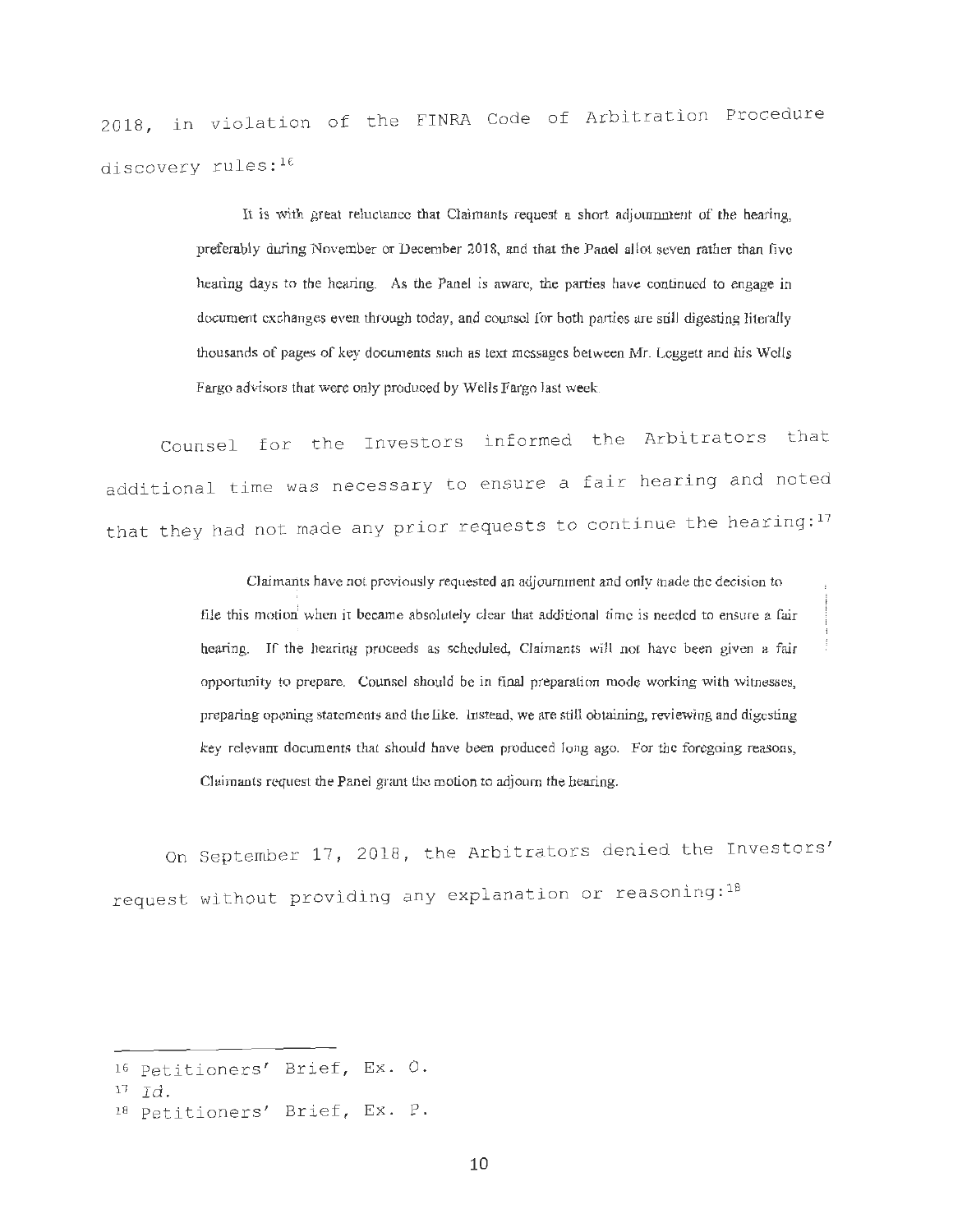Dear Parties:

The Panel has indicated that the Motion to Adjourn is **DENIED.** I'll post this Order to the Portal as well. Thanks, Dan

#### **The Arbitration Commences**

The arbitration hearing commenced in Atlanta on September 24- 27, 2018. In the middle of the cross-examination of Wells Fargo's broker, Jacob McKelvey, counsel for Wells Fargo left the hearing with an undisclosed medical emergency. As a result, the Arbitrators delayed the hearing indefinitely. The hearing recommenced nine months later on June 24, 2019, and concluded on June 28, 2019. The entirety of the hearing was recorded by the Arbitrators on audio tapes pursuant to FINRA Rules. The Investors paid a Georgia certified court reporter to transcribe the June 24-29, 2019, hearing.

# **The Arbitrators Make Several Rulings Over the Investors' Objections During the Hearing**

On June 27, 2019, counsel for the Investors' requested to call a Schwab representative as a rebuttal witness after the introduction of evidence the day before by Wells Fargo during their examination of Investors' expert witness. Wells Fargo objected. Investors' counsel pointed out that the documents introduced during this testimony were requested and obtained during the adjournment, not before the pre-hearing exchange as required by FINRA rules. The Panel then ruled that the desire to rebut the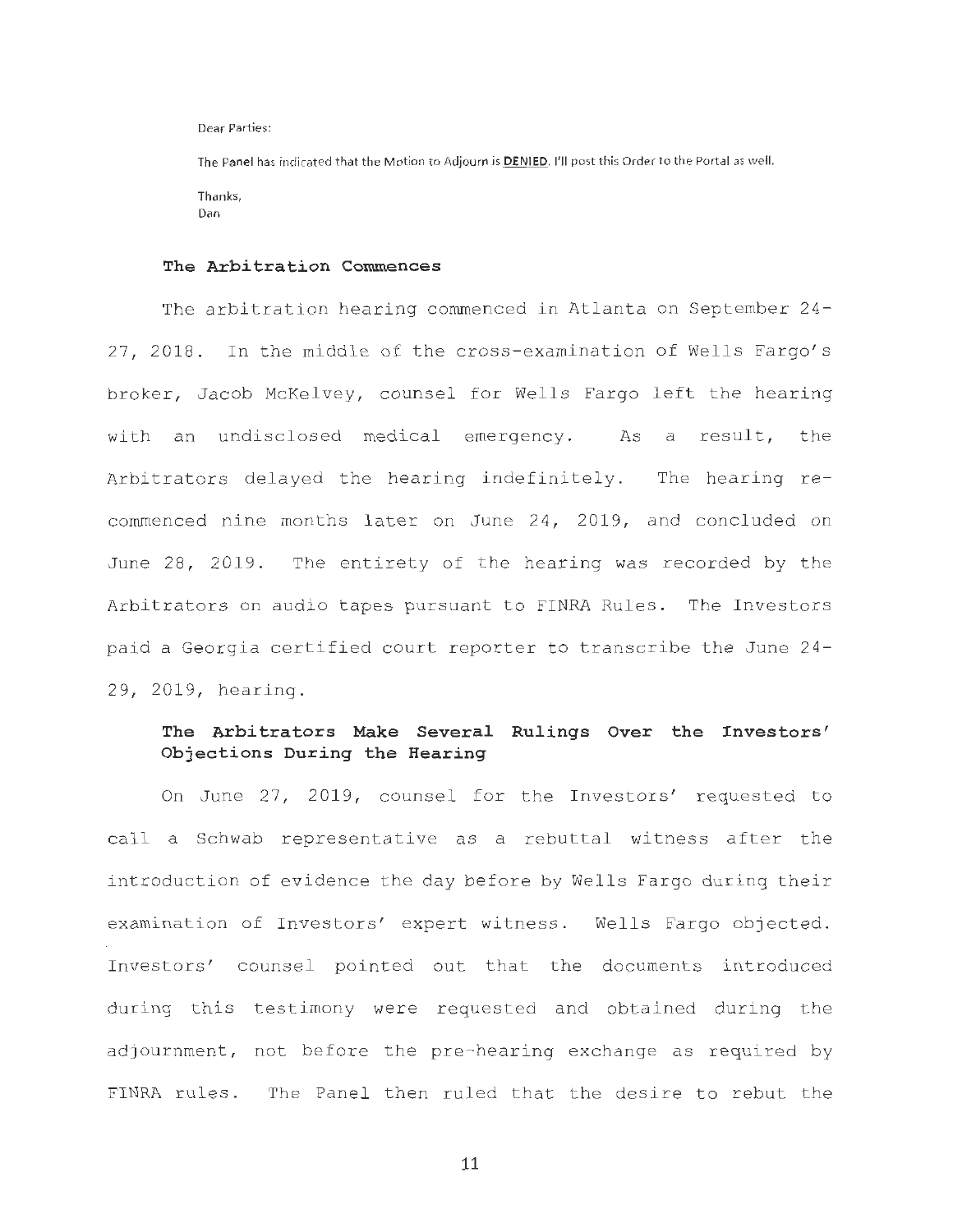"characterization of the information and the trade confirmation" could be accomplished "by Claimant, by counsel, during the argument. The trade confirms are in the record, and we would invite you to address that. We don't feel as if anything would be added by the Schwab representative, and that's our ruling.  $''^{19}$ 

On June 28, 2019, during Wells Fargo's examination of their expert witness, Steve Scales, an entirely new set of documents was introduced. Investors' counsel objected to the addition of hundreds of pages to Wells Fargo's expert report. After an explanation by Wells Fargo that it was simply a "compilation of all of the information that is contained in the Bates report," Investors' pointed out that it should have " been represented as such" and that it "would have been nice to have gotten this before the middle of the cross-examination of their expert.  $''^{20}$ 

After being given a short recess to review the documents, Investors' counsel continued their objection stating that they had "no way of knowing or the time to figure out whether this is presented in an accurate or fair fashion. $121$  The Chairman of the Panel decided to allow the document to come into evidence, but to allow Investors' counsel to call Peter Klouda, expert for Wells Fargo, to examine him about the document.

<sup>&</sup>lt;sup>19</sup> Petitioners' Brief, Ex. A, Transcript, pp. 928-929.

<sup>20</sup>*Id . ,* pp . 1194-95 .

<sup>21</sup>*Id . ,* pp . 1196-97.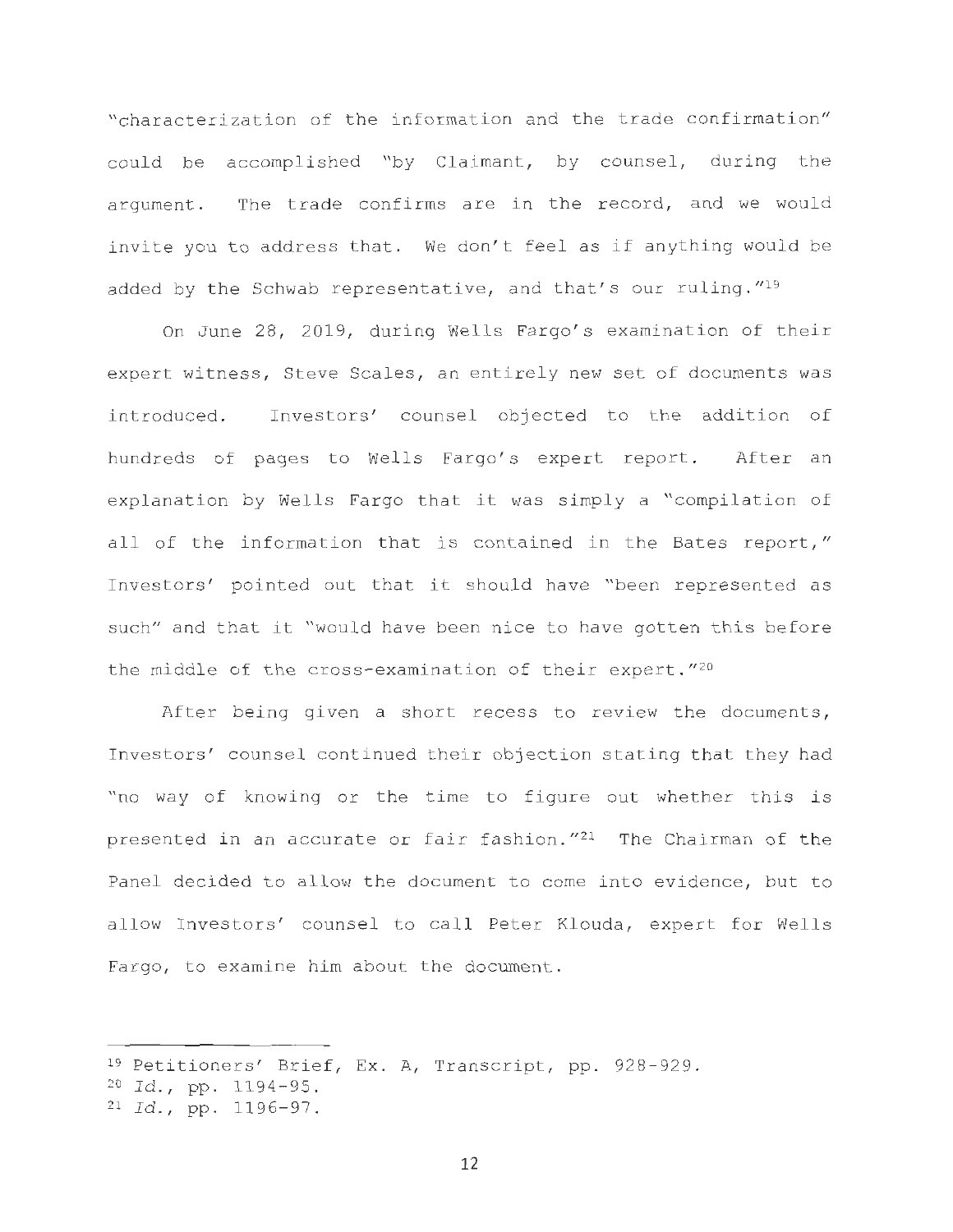Investors' counsel called Peter Klouda the same day. Investors were, however, severely prejudiced by the extreme limitations placed upon them in their questioning and the fact that the witness did not prepare the document. Mr. Weiss stated that Klouda was only "prepared to testify about the solicited versus unsolicited trades."<sup>22</sup> In attempting to clarify where the information from these documents came from, Klouda could not answer the questions to which Wells Fargo said, "[H]e's only got this. Now he's got this. This is what you wanted, this is what you're going to ask from. He's not prepared for anything else."<sup>23</sup> Investors again objected to the evidence being admitted which the Panel chose to ignore.

# **Wells Fargo's Witness and Counsel Make Representations Concerning Earlier Testimony**

Jacob McKelvey, the Investors' first broker, began his testimony during the initial hearing week in September of 2018, which was captured on audio tape. During his testimony, he was asked questions about text messaging at Wells Fargo:

Q: Now those text messages never went through compliance at Wells Fargo, did they? A: Correct. Q: You know that's a no-no?  $A: I do.$ Q: It's a violation of the Written Supervisory Procedures, right? A: Right. Q: It's a violation of SEC recording keeping rules?

<sup>22</sup> Id., pp. 1431. <sup>23</sup> Id., pp. 1440.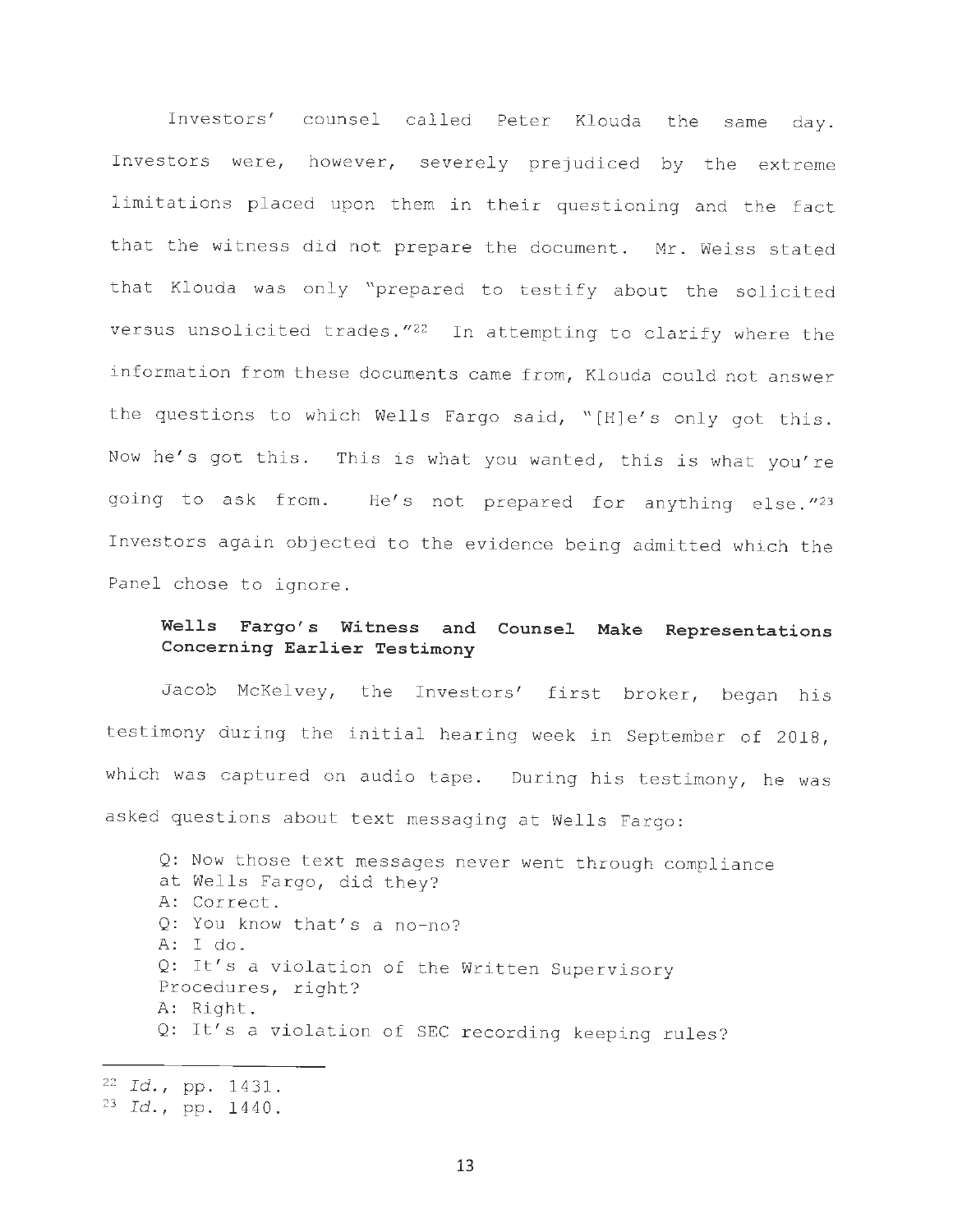A: Right. O: You know it's a bad thing, right? A: Right. Q: And you did it anyway? A: Correct.<sup>24</sup>

Mckelvey's testimony was interrupted by a medical emergency. Despite the hearing being interrupted in the middle of a witness's testimony, the Arbitrators refused the Investors' request to keep the witness sequestered. When his testimony resumed on June 24, 2019, McKelvey's testimony changed significantly. When the Investors' counsel challenged Mckelvey, Wells Fargo's counsel interjected and provided his recollection as to the earlier testimony :

Q. (By Mr. Kuglar) Mr. McKelvee, earlier you 11 testified with respect to text messages that you 12 didn't believe that the text messages between you and 13 Mr. Leggett were violations of FINRA rules, correct? 14 15 A.  $O<sub>z</sub>$ 16 September, you did admit that they were violations of Correct . And the last time we were here in 17 FINRA rules, didn't you? 18 A. I don't remember that. I don't recall 19 20 they that. No. Q. Do you remember being asked whether 21 were a violation of FINRA rules? 22 A. I don't. 23 Q. In September, I asked you if these text 24 25 A. messages were a violation of FINRA rules, and you said yes, that you agreed they were. I don't remember that.

<sup>&</sup>lt;sup>24</sup> Petitioners' Brief, Hearing Recording, 9/26/2018, 1024, 50:27.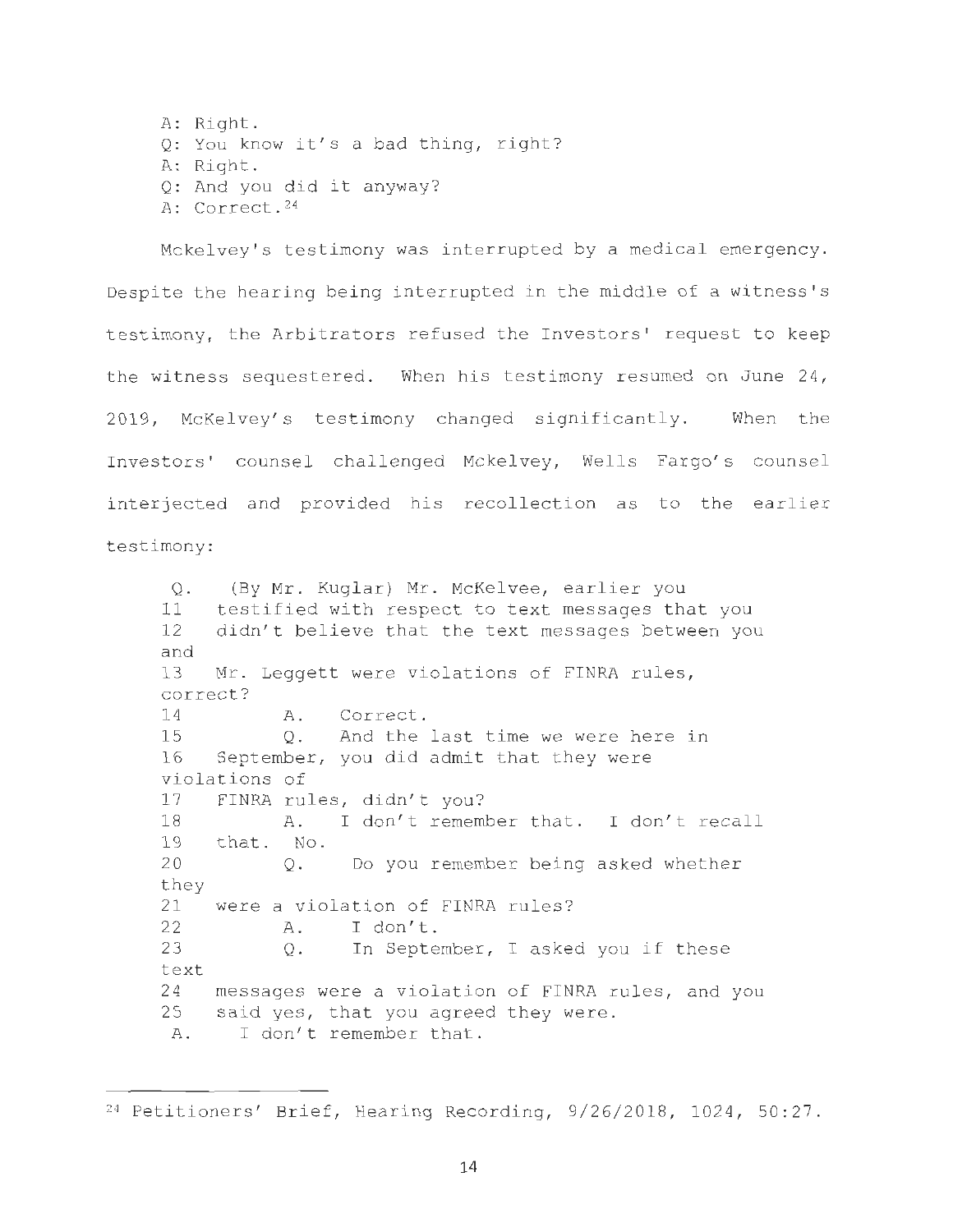2 Q. Did you do any homework or study during 3 this adjournment with respect to policy and 4 procedures pertaining to text messages?<br>5 A. No. A. No. 6 Q. Sorry?<br>7 A. No. A. No. 8 Q. Did you read anything? 9 A. No . 10 Q. Did you ask anybody for clarification? 11 A. No. 12 0. And now, this time around, you believe and 13 you have an understanding that text messages with 14 your securities customers can be  $-$  are not a<br>15 violation and with  $-$  where you're not talking violation and with  $-$ - where you're not talking about 16 17 18 19 gold 20 21 22 23 24 25 MR. WEISS: Well, his testimony 2 3 4 5 6 hear 7 8 9 time . 10 11 12 13 14 15 16 17 specific transactions. That's what you testified earlier, right? A. I don't believe that's a violation. Q. So unless the client is saying, buy today, that's what you mean by a specific transaction, right? MR. WEISS: That wasn't his testimony . THE WITNESS: Well, first of all, I would never take an over via text . before was if you're not doing business. THE WITNESS: Right. Yeah. That's exactly what I said. If you're not conducting business, i.e., taking an order. Q. (By Mr. Kuglar) Okay. Where did you that term, not conducting business? Because you certainly didn't use that last time. A. I don't remember what I used last MR. WEISS: Do you have a transcript or something? Wait a minute. You're saying what he said last time. I don't recall that either. It's a difference of a fact . MR. KUGLAR: We do, actually. I have our notes, and I recall it. MR. WEISS: Okay. I don't recall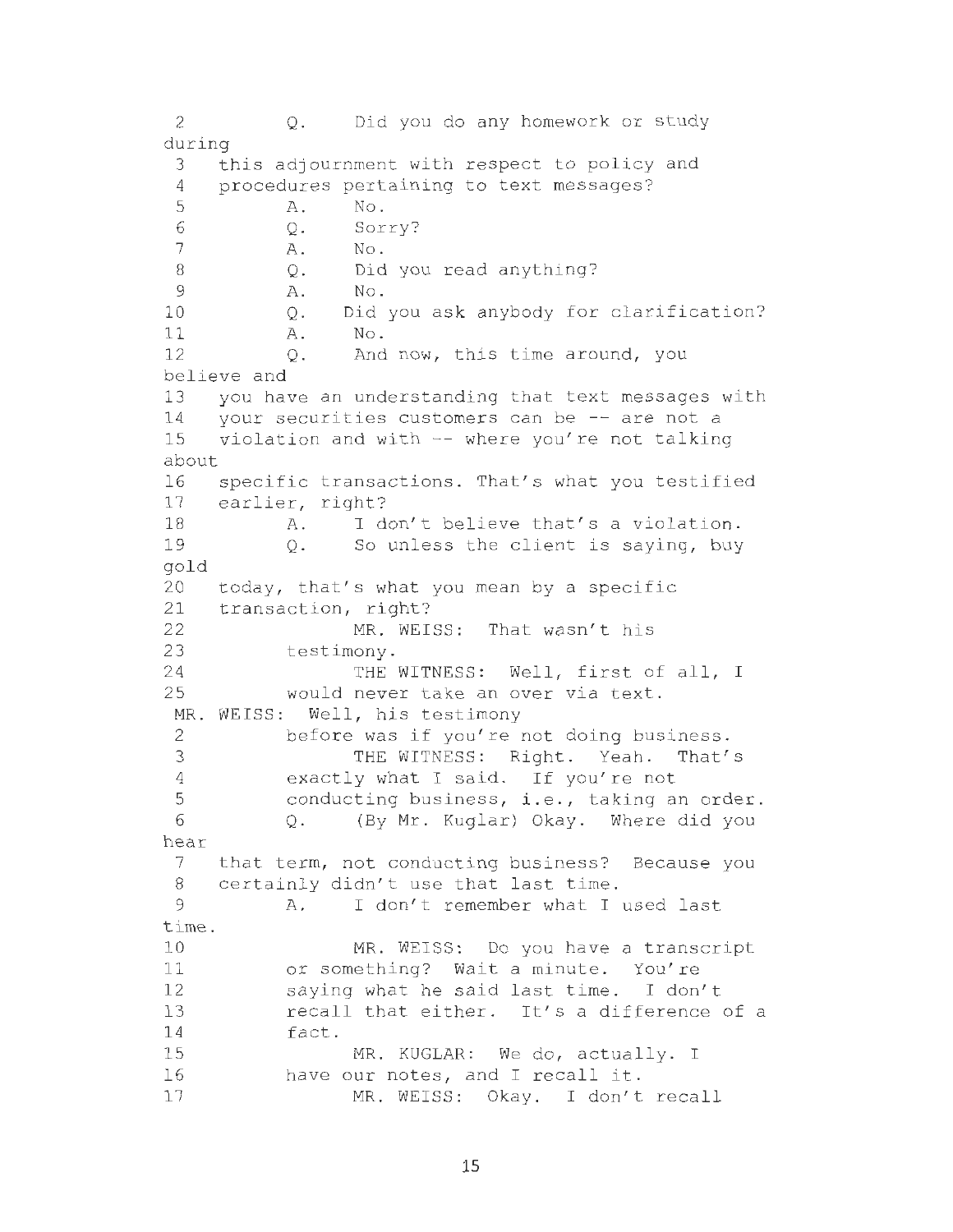18 it . <sup>25</sup>

The changes to Mr. McKelvey's testimony did not end there. During the first hearing, he stated the following regarding his understanding of how solicited versus unsolicited trades are entered at Wells Fargo:

Q: When you go in to this system the default, the default is solicited, isn't it? A: Uh, I don't believe that's correct. I think there's a drop-down box . Q: Ah. So, you click on the box A: Correct . Q: And then S or, or I'm sorry Y or no. A: Well. Q: And you specifically have to hover your mouse over Y or no, right? 'Cause it says solicited and drops down. A: It's a box. I'm not sure if the box says unsolicited or solicited or Y or no, yes or no. 26

And again, upon continuation of McKelvey's examination, his

testimony changed significantly .

Q. 5 that 6 7 Okay. So you don't recall seeing that trade blotter where it was marked solicited for big Allergan trade? A. The -- I recall you showing me a document 8 that said that. Yes, sure. <sup>9</sup>Q. And your position was that that was a 10 mistake and, like everything else, that was in truth 11 unsolicited? 12 A. Yes, because the default for our system is 13 solicited unless you change it to unsolicited. So

<sup>&</sup>lt;sup>25</sup> Petitioners' Brief, Ex. A, Transcript, pp. 208-210.<br><sup>26</sup> Petitioners' Brief, Hearing Recording, 9/26/2018, 1024, 49:16.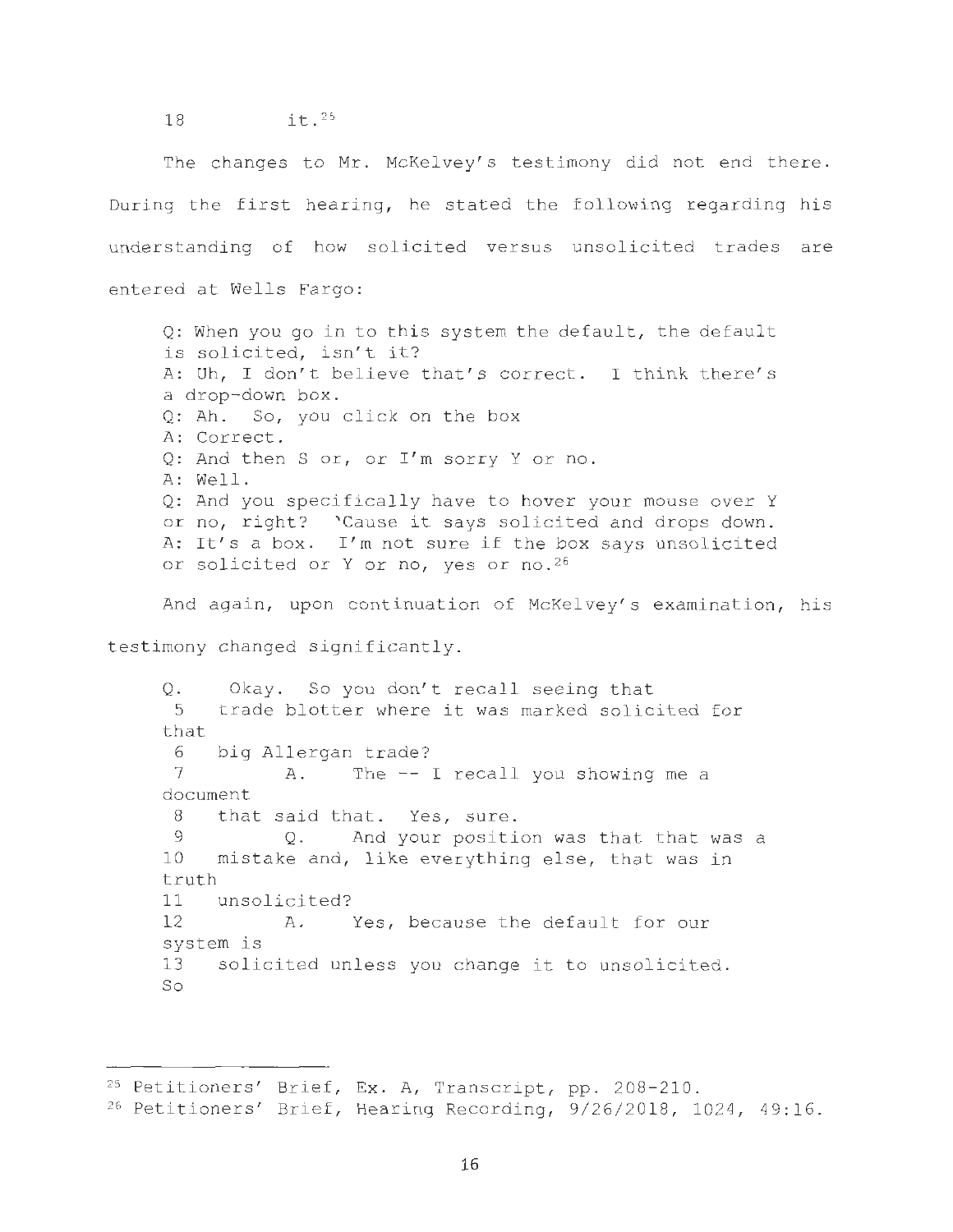14 yes . <sup>27</sup>

The changed testimony, as well as the representations to the Panel by Wells Fargo's counsel as to what the testimony had been, were not apparent at the time as the audio tapes were not immediately available to the Investors for replay.

Wells Fargo's counsel misrepresented other evidence to the Panel during the hearing, inserting himself as an unsworn fact witness. During questioning of McKelvey on June 27, 2019, Wells Fargo's counsel testified that the Bates report is "based on settlement dates, not trade date, so it wouldn't be the same as the date of the other thing.  $128$  And again during the same witness he represented to the Arbitrators, "[J]ust to make sure everybody clear, that's three days late, because it's settlement date." $^{29}$ And when Arbitrator Schweber asked to clarify, Weiss did so:  $``[R]$ ight. Three days' difference on the stock." $^{30}$  But when Investors' counsel brought this up later with Wells Fargo's expert witness, Steve Scales, Weiss backpedaled quickly. He said then, "[I]f you've got a questions about a specific situation you're going to have the guy who did it in whatever, and you just ask him if you want."31

<sup>&</sup>lt;sup>27</sup> Id., Ex. A, Transcript, p. 26.

<sup>&</sup>lt;sup>28</sup> Petitioners' Brief, Ex. A, Transcript, p. 1099.

<sup>29</sup>*Id . ,* p . 1105 .

<sup>&</sup>lt;sup>30</sup> *Id.*, pp. 1105-06.<br><sup>31</sup> Petitioners' Brief, Ex. A, Transcript, pp. 1392-93.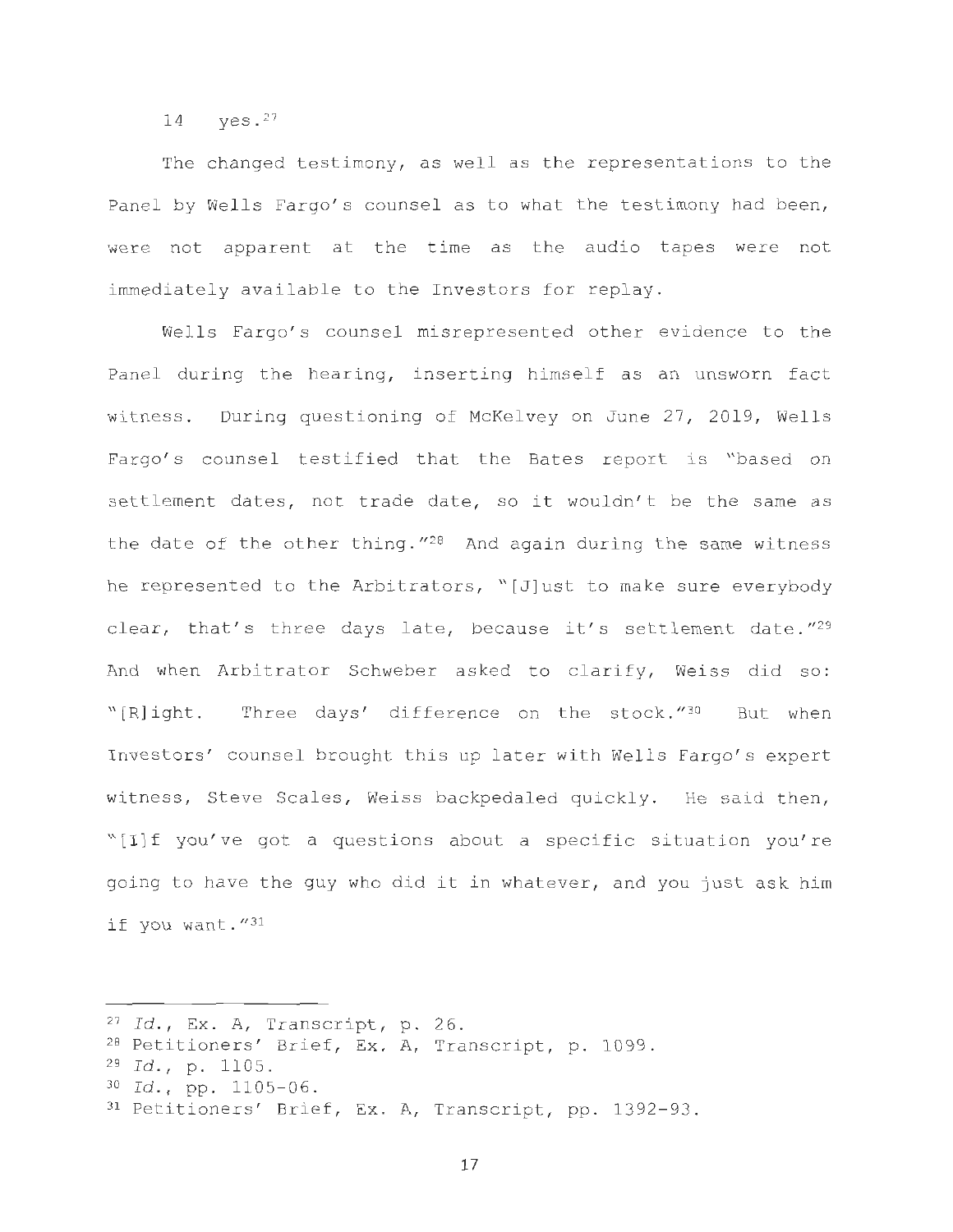### **Wells Fargo Refuses to Produce Key Documents to the Investors Until After the Close of Evidence**

On June 25, 2019, during the second day of the second week of the hearing, Investors' counsel asked for Wells Fargo's internal rule regarding texting after Pickett testified as to what the rule says. Wells Fargo's counsel objected to this request on the grounds that it was not specifically asked for during the discovery process. The chair ordered that Wells Fargo produce the document. 32 Two days later, this document had still not been produced as ordered. Investors' counsel was forced to bring this issue up again in the hearing saying that Investors have "been told for two days that we can't get the rule, so I would appreciate the rule.  $''^{33}$ Wells Fargo's counsel responds that they are "getting it Batesstamped."<sup>34</sup>

The next day, which was also the last day of the hearing, Investors' counsel asks yet again for the rule to be produced to be able to use it as part of their closing statement. The rule was still not produced. Closing arguments were then made. Only then, and again upon demand from Investors' counsel, Wells Fargo finally produced the two pages, after it could have been used for examination of witness or in the closing argument.<sup>35</sup>

<sup>32</sup>*Id .* I <sup>p</sup> . 372 . 33 *Id .* I <sup>p</sup> . 821.

<sup>34</sup>*Id .* 

<sup>35</sup> Petitioners' Brief, Ex. A, Transcript, p. 1531.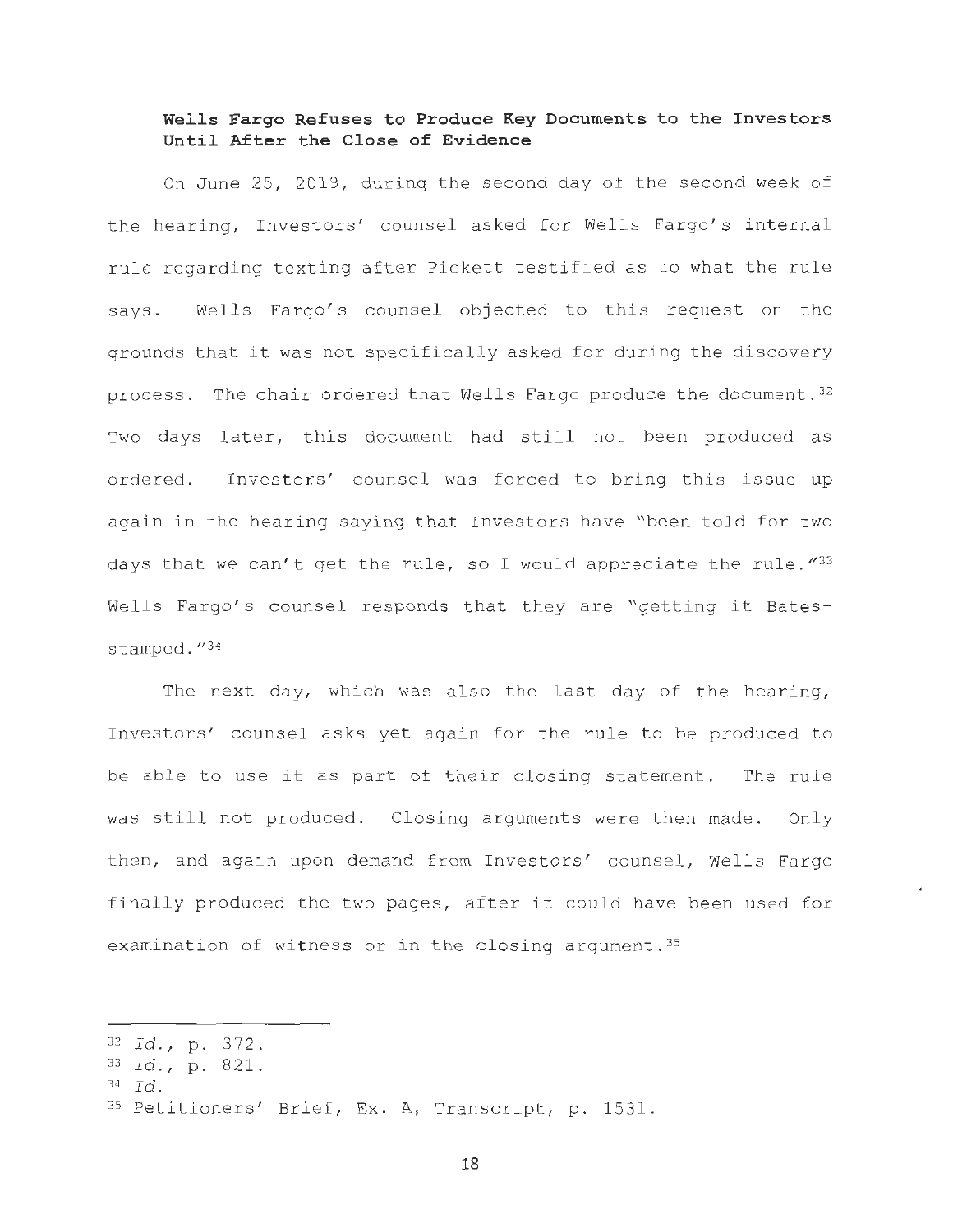### **The Panel Denies Wells Fargo' s Motion to Amend Its Answer to Seek Attorneys' Fees and Costs**

At the conclusion of the evidentiary hearing, Wells Fargo moved to amend its Answer so as to make a claim for attorneys' fees and costs. The Award reflects that "during the evidentiary hearing, Respondents made an ore tenus motion to amend their Statement of Answer to include a counterclaim for the sole purpose of requesting attorneys' fees and costs.<sup>36</sup> The Panel denied the motion as untimely.  $''^{37}$ 

### **Wells Fargo Seeks to Introduce Evidence Supporting a Request for Fees and Costs**

FINRA Code of Arbitration Procedure Rule 12514, expressly incorporated into the Arbitration Agreement, required Wells Fargo to exchange all documents they intended to use and identify all witnesses they intended to call at the hearing and precluded the use of any documents or witnesses not identified. The Investors listed their counsel, Craig H. Kuglar, Esq., as a witness with respect to their request for attorneys' fees and costs and identified records relating to fees and expenses as documents they intended to present at the hearing. Wells Fargo, on the other hand, did not list any witness with respect to any counterclaim or claim for fees and expenses, and did not provide the Investors

<sup>36</sup>*Id . ,* Ex . C.

 $37$   $Id.$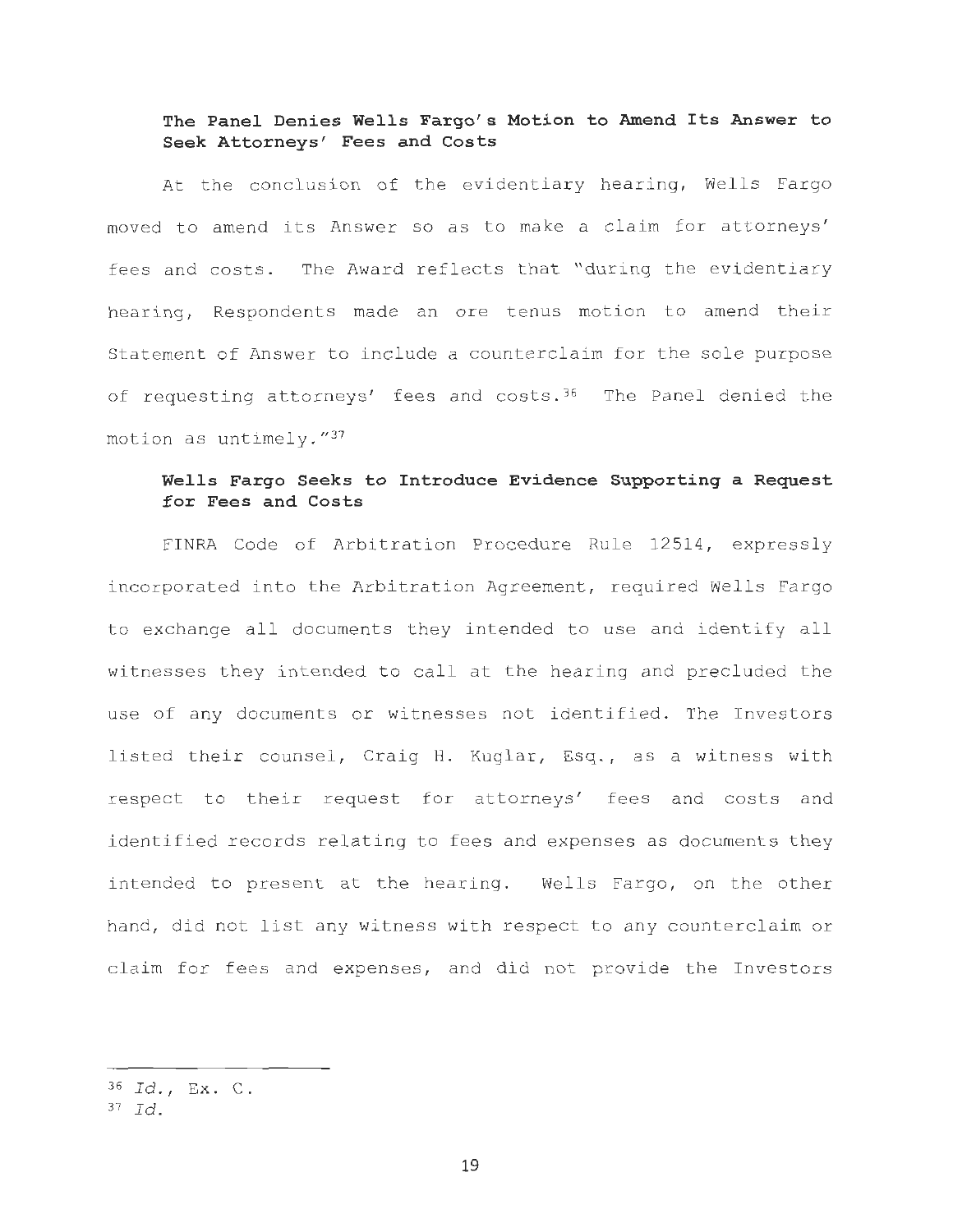with any proof of their costs or expenses at any time including during the hearing.

During the examination of Ken McAfee, Wells Fargo's regional brokerage manager in Atlanta, Wells Fargo's counsel began a line of questioning about legal fees and costs that resulted from this arbitration. The Investors' counsel objected on the grounds that Wells Fargo had no counterclaim pending nor had they submitted fees or expenses. 38 The arbitrators immediately said they would allow the questioning.<sup>39</sup> Investors' counsel objected again because they had no way to cross-examine the witness about this.<sup>40</sup> The arbitrators not only allowed the witness to answer questions about whether they had paid legal fees and expenses, but they allowed Wells Fargo's counsel to read off numbers from a document that no one had seen nor had, and which Wells Fargo's counsel said, "[W]e are not submitting this into evidence. . . She can read whatever she wants and ask him a question." $41$  The questions asked were as follows :

Q. Are the fees in excess of \$433,770? 14 A. Yes. 15 Q. Are the costs in excess of \$15,000 and 16 17 18 \$34 , 296? A. Q. Yes . Have your FINRA costs been more than

38 Petitioners' Brief, Ex. A, Transcript, p. 846. <sup>39</sup>*Id .*  40 Id., pp. 846-47. <sup>41</sup> *Id.*, p. 848.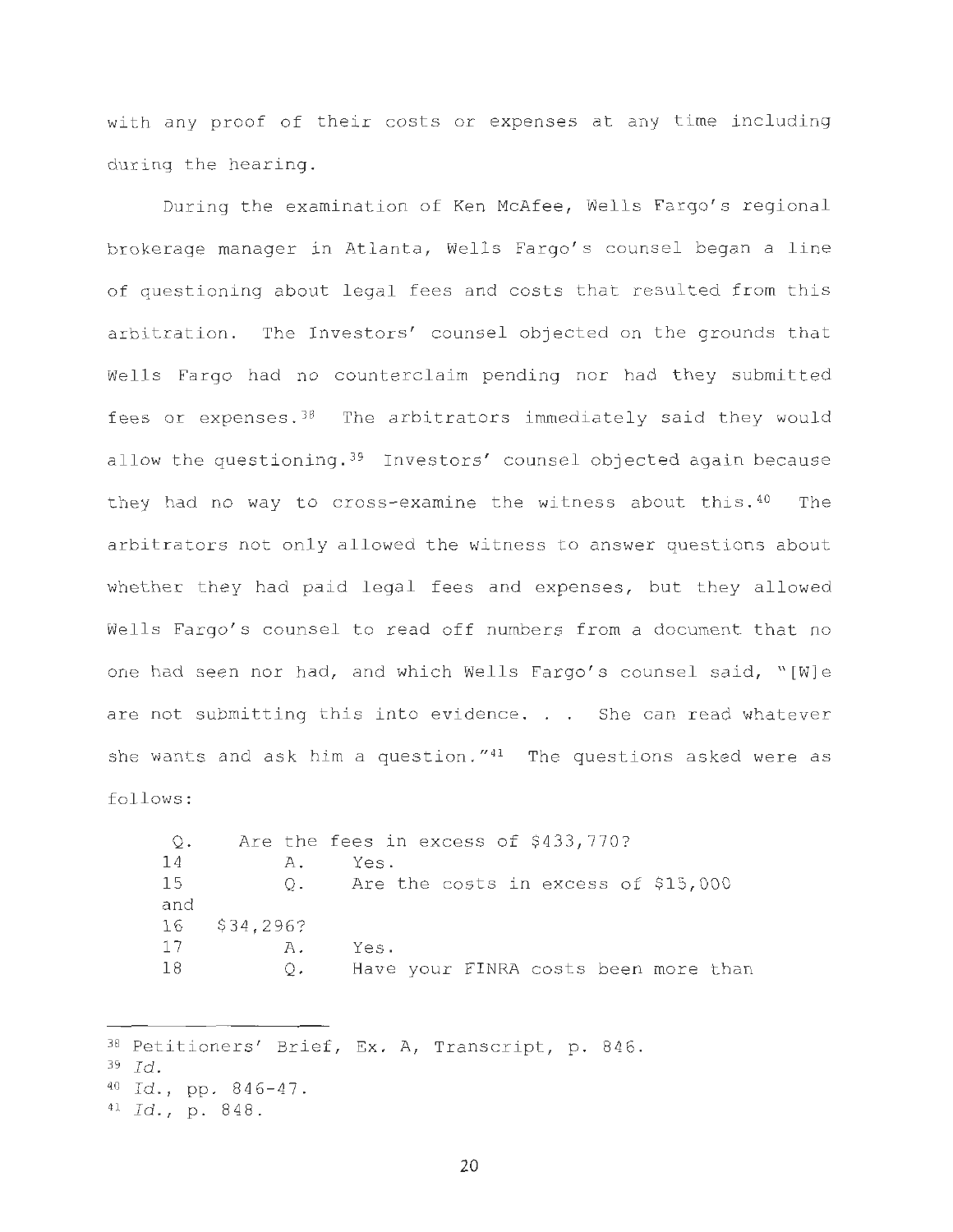#### 19 \$2000? <sup>42</sup>

This was the entirety of the testimony and evidence of costs presented by Wells Fargo. Despite the absence of any evidence regarding expert witness fees, when the Award was issued, the Arbitrators stated that Wells Fargo's counsel "questioned one of Respondents' witnesses regarding some of the costs incurred in this matter, including expert witness fees. The witness provided specific numbers in this regard. The Panel deemed this line of questioning to be Respondents' request for costs, which the Panel notes does not require an amendment to the pleadings in order to be considered."<sup>43</sup>

#### **The Arbitration Award**

The Arbitrators served their Award on August 1, 2019.44 The Arbitrators denied all of the Investors' claims in their entirety . The Arbitrators awarded Wells Fargo \$51,000.00 against Leggett, " representing costs incurred by Respondents in connection with this matter." The Arbitrators likewise assessed \$400.00 in discovery-related motion fees and \$32 , 200.00 in hearing session fees against Leggett. The Investors filed a motion to correct the arbitration award, noting that the Arbitrators miscalculated the hearing session fees they purported to impose against Investor

<sup>42</sup> Petitioners' Brief, Ex. A, Transcript, p. 848.

<sup>43</sup>*Id .,* Ex. C.

<sup>44</sup>*Id .*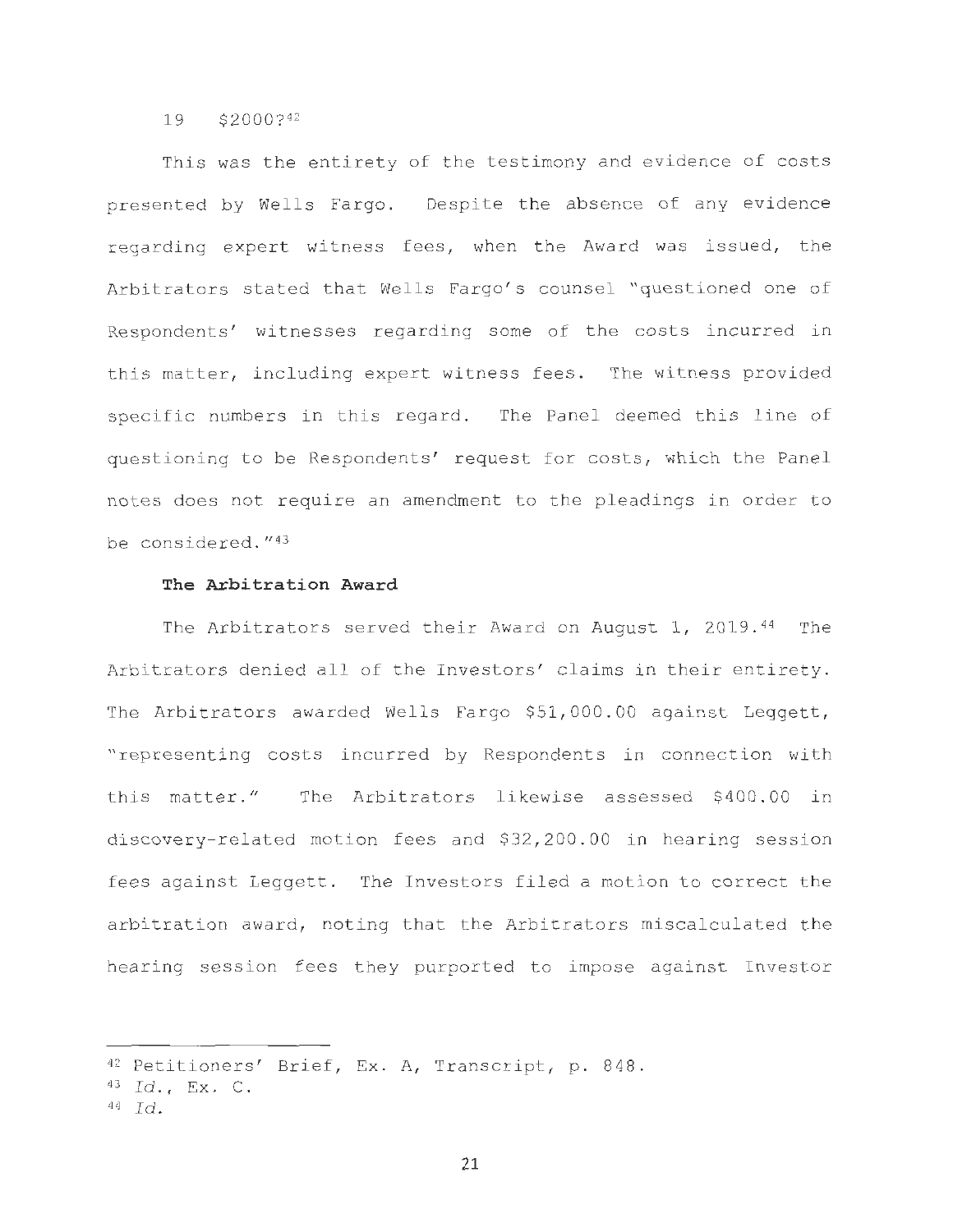Leggett under the calculations mandated by the FINRA Code of Arbitration Procedure. The Arbitrator denied the motion which requested the session fees be reduced from \$32 , 200 . 00 to \$17,250 . 00 consistent with a table of session fees set forth under the FINRA Code of Arbitration Procedure. In denying this request, the Arbitrator provided no explanation: 45

> Re: Claimant's Motion to Correct Arbitration Award. Dated August 9, 2019 Denied! Robert Lestina. Chair August 23, 2019

### **The Parties File Timely Motions to Vacate and Confirm the Award**

The Investors filed a timely petition to vacate. Wells Fargo filed a timely opposition and cross motion to confirm. The record presented to this Court included relevant portions of the hearing recording tapes and transcript of the arbitration proceeding. The Court held oral argument on November 9, 2021, affording both sides a full opportunity to present their evidence and arguments .

#### **Discussion**

### **I. Legal Standard**

The Federal Arbitration Act ("FAA") provides that a party to an arbitration may apply to a district court for an order

<sup>45</sup> Petitioners' Brief, Ex. U.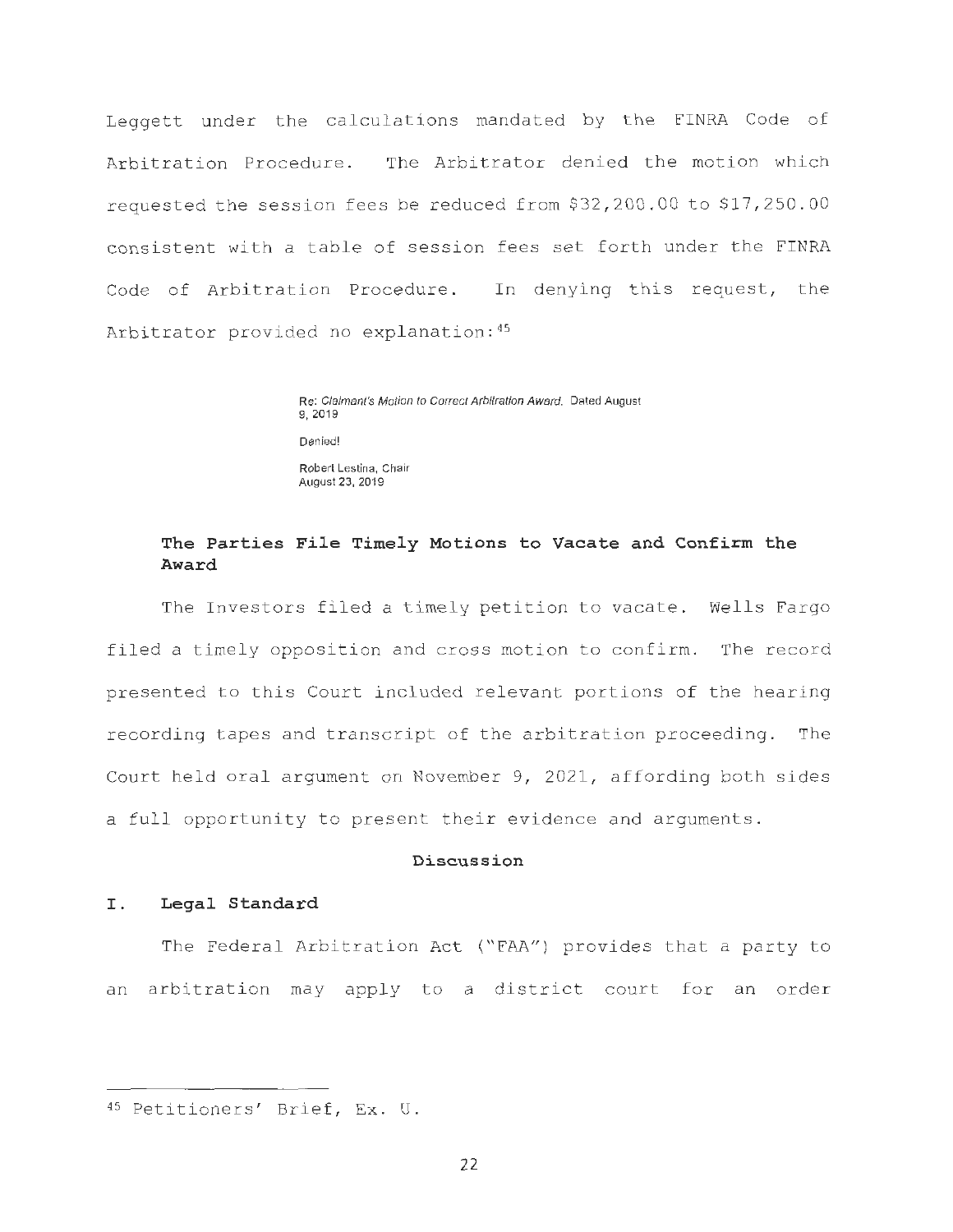confirming an arbitration award.<sup>46</sup> The court must then confirm the award "unless the award is vacated, modified, or corrected as prescribed in" the statute. $47$  Section 10 (a) provides the four statutory grounds for vacatur:

 $(1)$  where the award was procured by corruption, fraud, or undue means;

(2) where there was evident partiality or corruption in the arbitrators, or either of them;

(3) where the arbitrators were guilty of misconduct in refusing to postpone the hearing, upon sufficient cause shown, or in refusing to hear evidence pertinent and material to the controversy; or of any other misbehavior by which the rights of any party have been prejudiced; or

(4) where the arbitrators exceeded their powers, or so imperfectly executed them that a mutual, final, and definite award upon the subject matter submitted was not made . <sup>48</sup>

"The party challenging the arbitration award bears the burden

of asserting sufficient grounds to vacate the award.  $149$ 

<sup>46 9</sup> U.S.C. § 9. "The FAA applies in state and federal courts to all contracts containing an arbitration clause that involves or affects interstate commerce . " *Am. Gen. Fin . Servs . v. Jape ,* 291 Ga. 637, 638 (2012) (citing *Perry v. Thomas,* 482 U.S. 483, 489  $(1987)$ ).

 $^{47}$  *Id*.

<sup>40 9</sup> U.S.C. \$ 10(a).<br><sup>49</sup> Aldred v. Avis Rent-ACar, 247 F. App'x 167, 169 (11th Cir. 2007); *see also Riccard v. Prudential Ins .* Co ., 307 F . 3d 1277 , 1289 (11th Cir. 2002) ("The burden is on the party requesting vacatur of the award to prove one of [the] four [statutory] bases [under the  $FAA$ ].").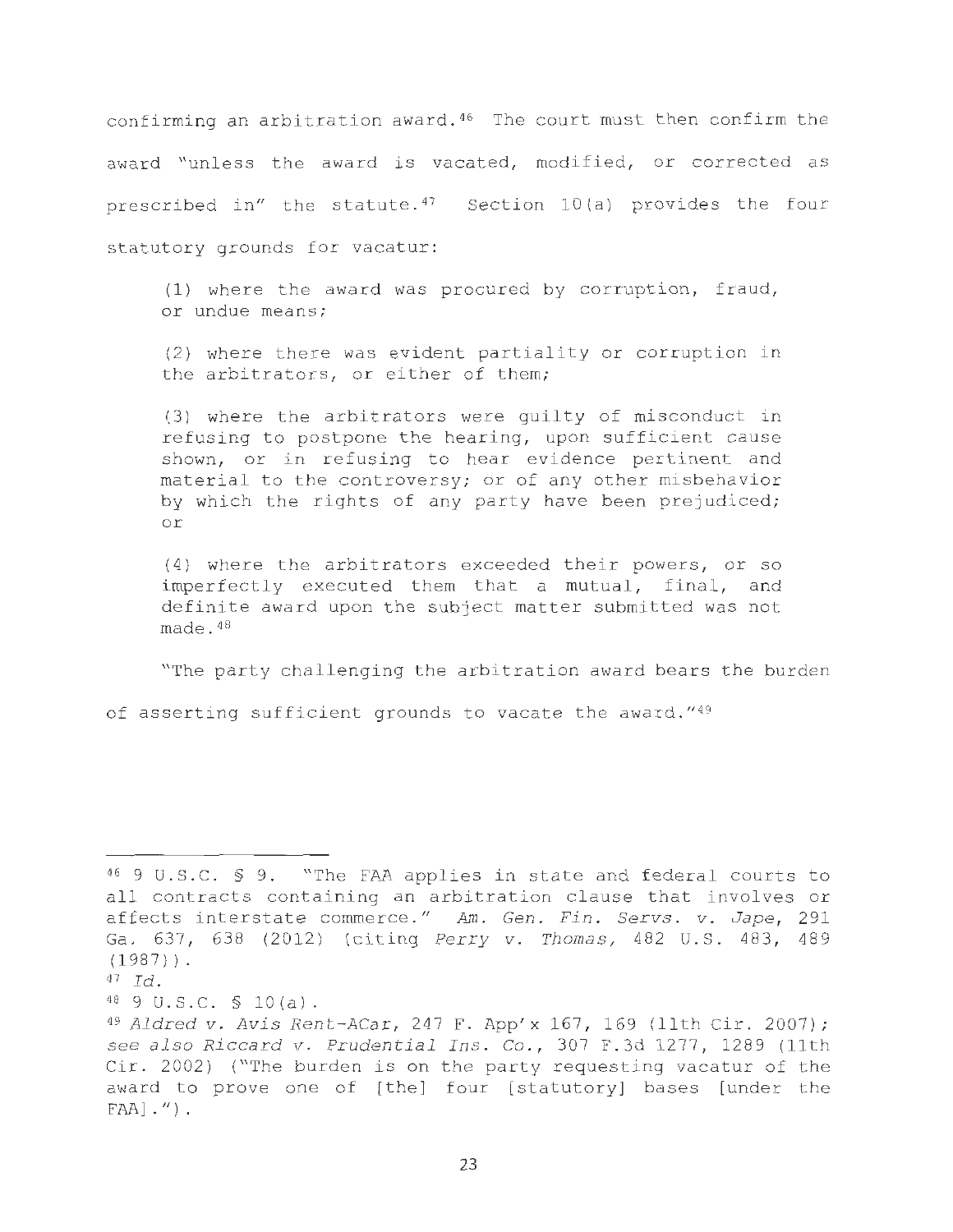#### II. **Analysis**

The Investors challenge five aspects of the Arbitrator's award. First, they argue that Wells Fargo's refusal to utilize the FINRA neutral computer-generated arbitrator list and striking an arbitrator initially selected by Wells Fargo violated 9 U.S.C. § 10(a)(4). Second, they argue that the Arbitrators violated 9 U.S.C. § 10(a)(3) in denying the Investors' request to postpone the hearing. Third, they argue that the Arbitrators violated 9 U.S.C. § 10(a)(3) by refusing to hear relevant, non-cumulative testimony from a third-party witness and unfairly limiting the cross examination of a Wells Fargo expert witness. Fourth, they argue that the award was procured by fraud in violation of 9 U.S.C.  $$10(a)(1)$ . Finally, they arque that the arbitrators violated 9 U.S.C. § 10(a)(3) with respect to the award of costs and session fees. The Court addresses each of these issues below.

### **The Arbitrator Selection Process Violated 9 U. S . C. § lO(a) (4)**

The Investors argue that arbitrator selection and the striking of an arbitrator initially selected by Wells Fargo violated  $9 \text{ U.S.C. } $ 10(a)(4)$ .

The FAA permits vacatur if the court finds "[an] overstepping by the arbitrators of their authority." In vacating an arbitration award in a recent case, the Supreme Court explained that "an arbitration decision may be vacated under§ lO(a) (4) of the FAA on the ground that the arbitrator exceeded his powers" "when an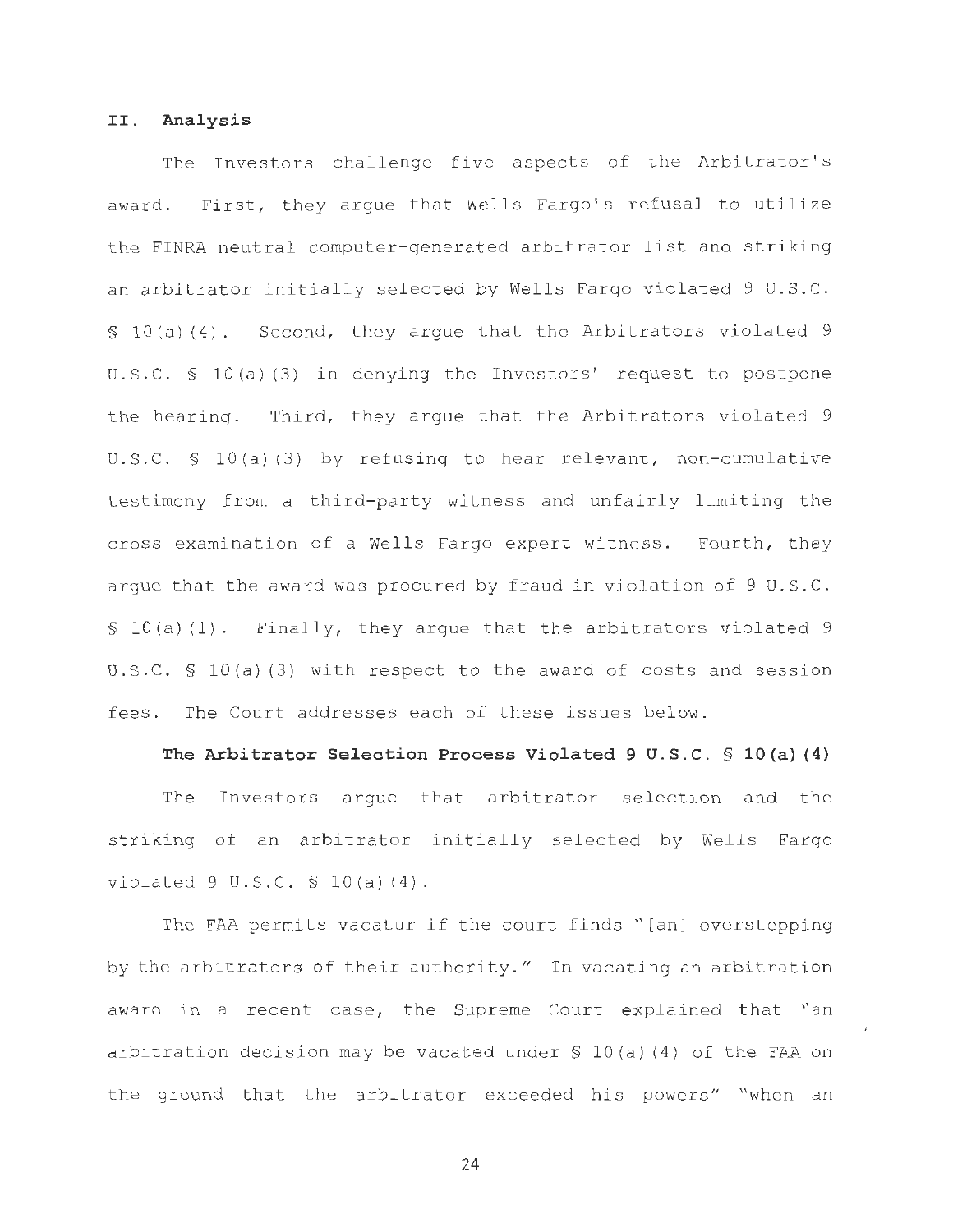arbitrator strays from interpretation and application of the agreement and effectively dispenses his own brand of industrial justice."<sup>50</sup> "It is well-established that courts may set aside awards when the arbitrator exceeds his contractual mandate by acting contrary to express contractual provisions."<sup>51</sup>

The Court's factual review of the record evidence leads to its finding that Wells Fargo and its counsel manipulated the FINRA arbitrator selection process in violation of the FINRA Code of Arbitration Procedure, denying the Investors' their contractual right to a neutral, computer-generated list of potential arbitrators. Wells Fargo and its counsel, Terry Weiss, admit that FINRA provides any client Terry Weiss represents with a subset of arbitrators in which certain arbitrators (at least three, but perhaps more) are removed from the list Wells Fargo agreed, by contract, to provide to the Investors in the event of a dispute. Permitting one lawyer to secretly red line the neutral list makes the list anything but neutral, and calls into question the entire fairness of the arbitral forum .

Wells Fargo argues that it had a right to file a motion to remove arbitrators pursuant to FINRA Rule  $12407(a)$ . That Rule,

<sup>50</sup>*Stolt - Nielsen S . <sup>A</sup> . v . AnimalFeeds Int ' 1 Cor <sup>p</sup> .,* 559 U. <sup>S</sup> . 662 ,

<sup>671</sup> - 72 (20 <sup>1</sup> 0) . 51 *Pool Re Ins .* Co . *<sup>v</sup> . Organizational Strategies, Inc .,* 783 F . 3d <sup>256</sup> , 262 (1st Cir . 2 015) (citing *Beiard Indus . Inc . v . Local 2297, Int' 1 Union ,* 404 F . 3d 942 , 946 (5th Cir. 2005)) .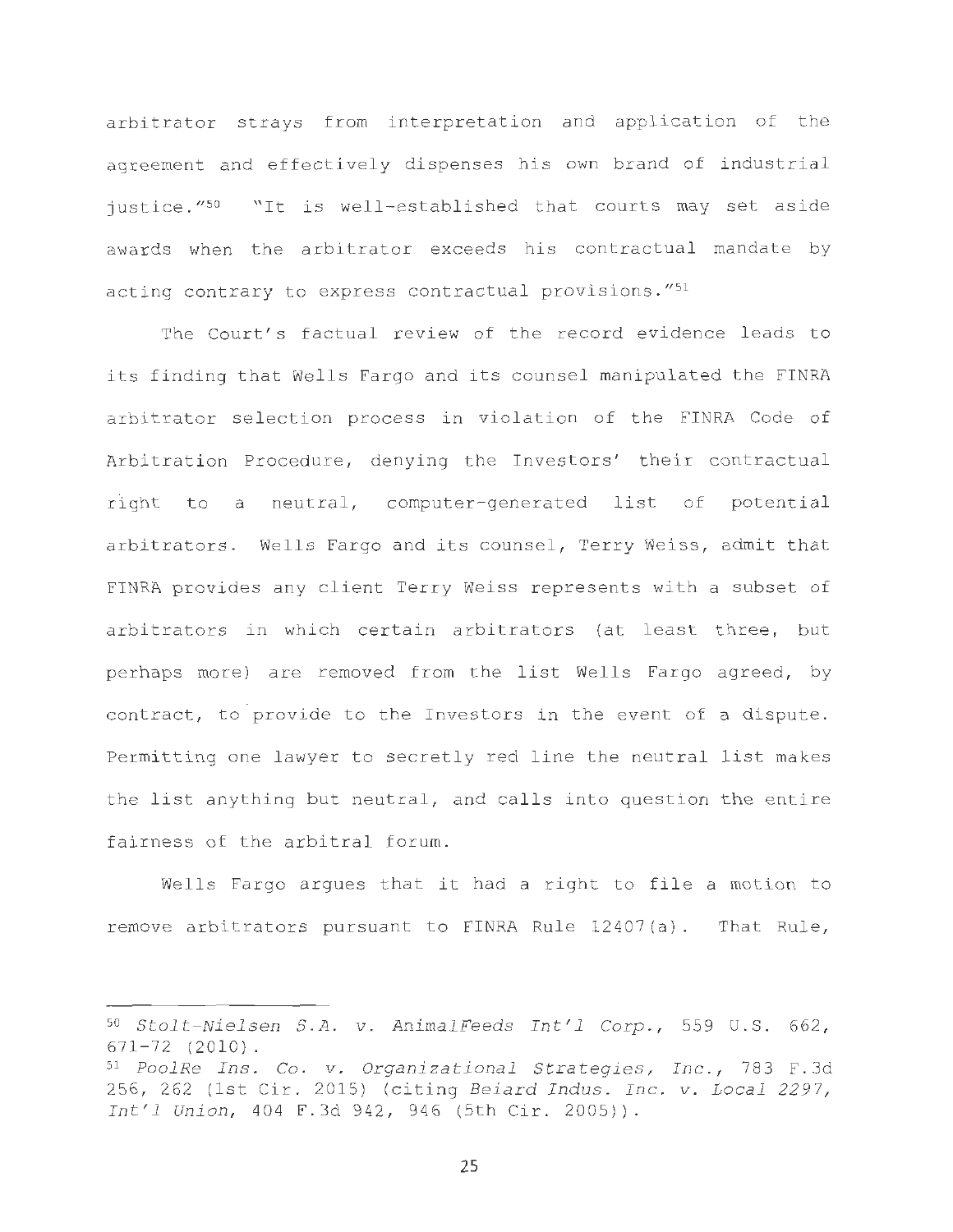however, pertains to arbitrators selected from the computergenerated neutral list. And, the Rule itself confirms that "[t]he Director must first notify the parties before removing an arbitrator on the Director's own initiative." The record here shows that Wells Fargo and its counsel, Terry Weiss, insisted on three potential arbitrators be removed from the neutral list itself, prior to arbitrator selection, without notification to any parties, in every case in which Terry Weiss appeared for any client. The only reason this secret agreement came to light was because FINRA accidentally included one of the three Postell arbitrators, Fred Pinckney, on the neutral computer-generated list.

Within this factual context, the Court finds that the later removal of Arbitrator Canfield also violated 9 U.S.C. § 10(a)(4). The record shows that Wells Fargo was fully aware of Mr. Canfield's potential conflict of interest prior to their selecting him to serve as an arbitrator. Wells Fargo argues that the lawsuit filed against Wells Fargo by other attorneys in Mr. Canfield's firm was only filed after arbitrator selection. However, FINRA's rule only permitted striking the arbitrator where the interest or bias was "definite and capable of reasonable demonstration," and further provides that "close questions regarding challenges to an arbitrator by a customer under this rule will be resolved in favor of the customer." Here, the record shows that the arbitrator fully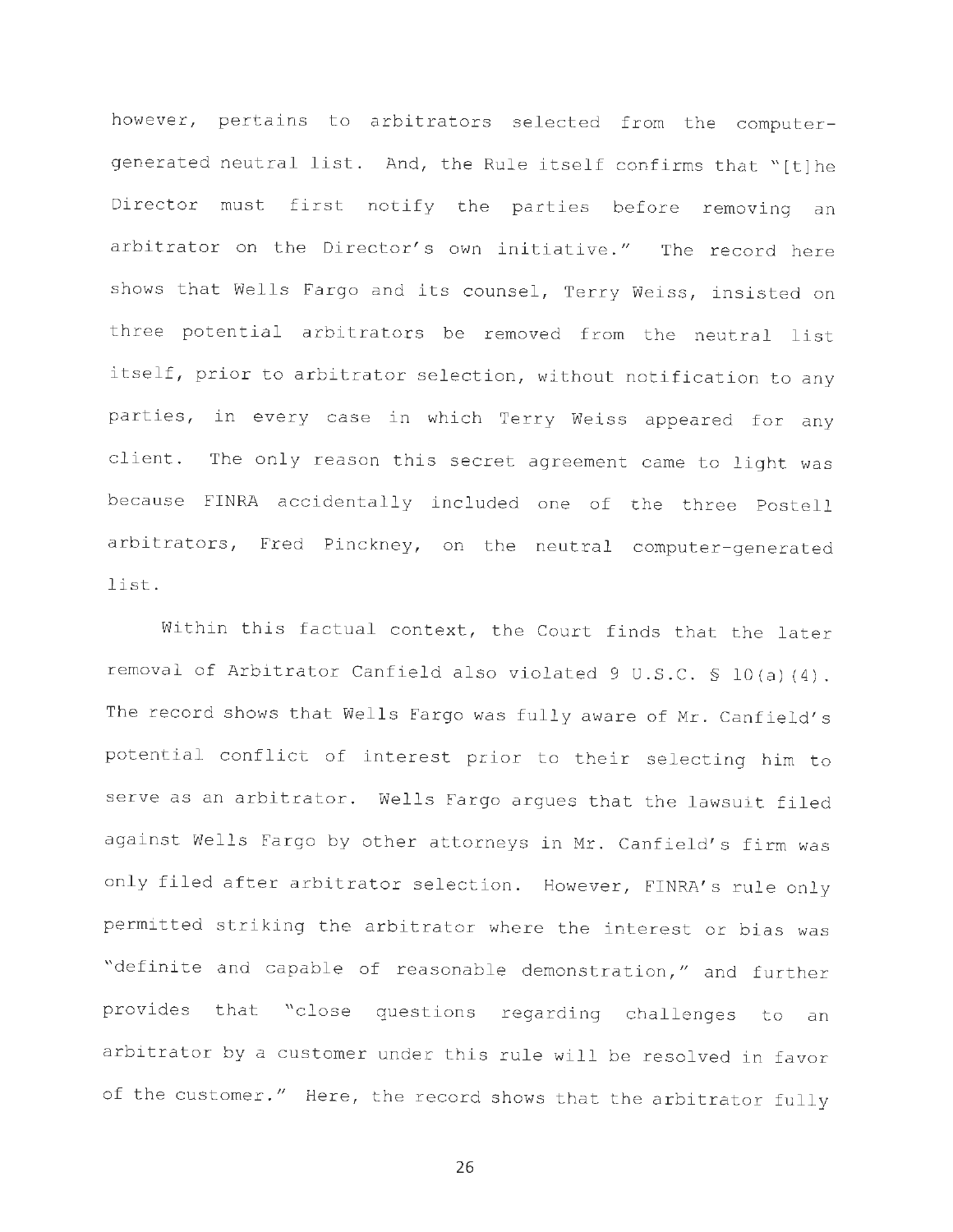disclosed his firm's activities prior to arbitrator selection. The newly filed case did not create any newly disclosed interest or bias against Wells Fargo.

# **The Arbitrators' Refusal to Postpone the Hearing Violated 9 U.S.C. § lO(a} (3)**

The Investors argue that the Arbitrators violated 9 U.S.C. §  $10(a)$  (3) in denying the investors' request to postpone the hearing. The facts set forth, *supra*, demonstrate that the Arbitrators violated 9 U.S.C.  $\frac{10}{a}(a)(3)$  when they denied the Investors' request to postpone the hearing after Wells Fargo dumped thousands of pages of relevant documents, well beyond the timeframe required by the FINRA Code of Arbitration Procedure and scheduling orders entered by the Arbitrators.

An arbitration award may be vacated where the arbitrators were "guilty of misconduct in refusing to postpone the hearing, upon sufficient cause shown."<sup>52</sup> Court's provide arbitrators with a degree of discretion in exercising their judgment assuming there exists a reasonable basis for the arbitrators' decision. 53

<sup>52 9</sup> U. S . C. § <sup>1</sup> 0 (a) ( 3) . 53 *Fa irchild* & Co . *<sup>v</sup> . Richmondr F .* & *P. R .* Co ., 516 F . Supp . 1305 , 1313-14 (D.D.C. 1981). See, e.g., Coastal Gen. Const. Servs., *Inc. v. Virgin Islands Hous. Auth.*, 238 F. Supp. 2d 707, 710 (O . V.I. 2002) , *aff' d sub nom . Coastal Gen . Const . Servs . Corp . v . Virgin Islands Haus . Auth . ,* 98 F . App ' x 156 (3d Cir. 2004) ("the arbitrator's refusal to give VIHA time to investigate the amended claim presented by Coastal less than twenty-fours before the hearing amounts to misconduct as it clearly affected VIHA's right to a fair hearing.").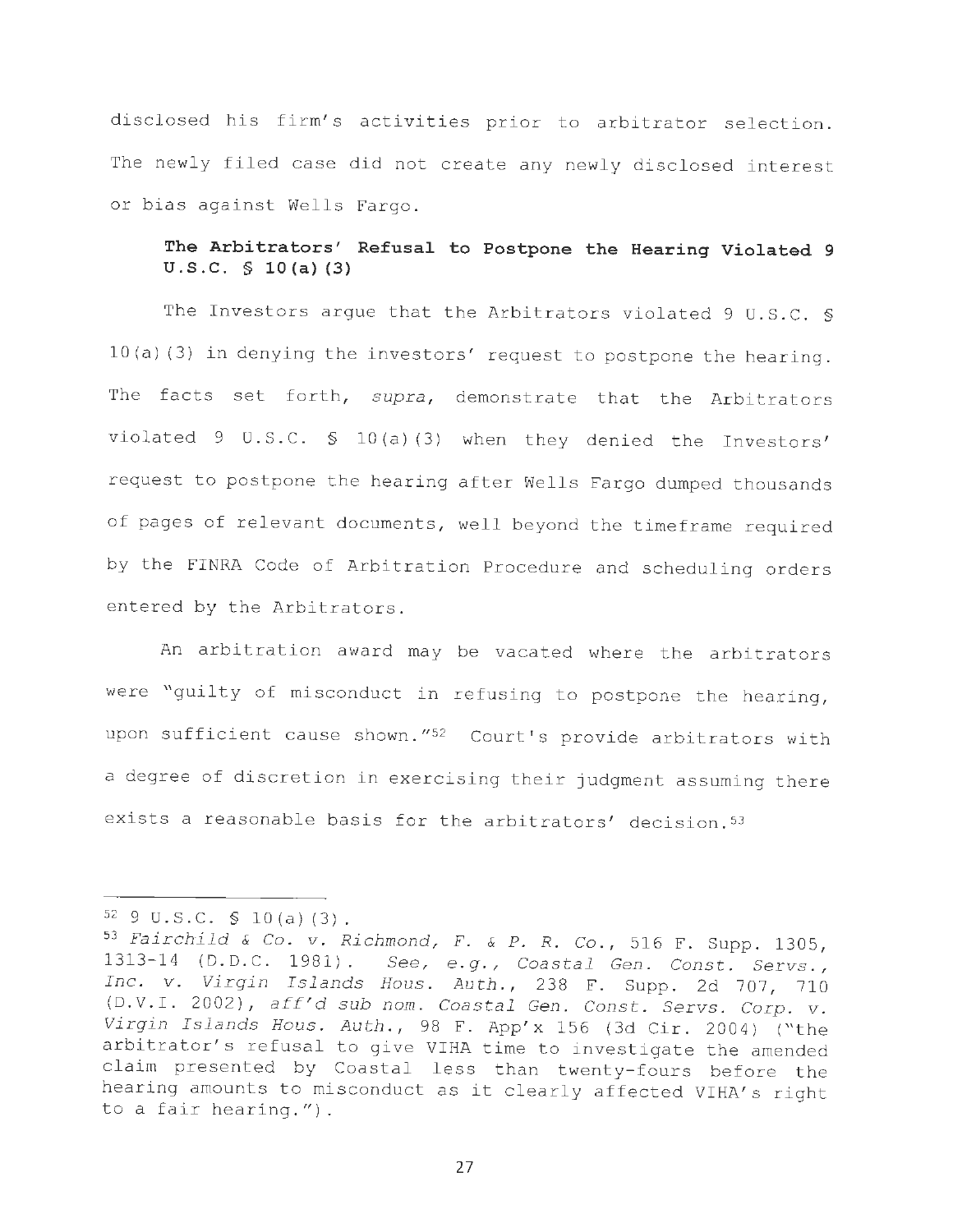The Arbitrators provided no basis for their decision to deny the Investors' request for a short delay  $-$  a delay necessitated not by the Investors' failure to prepare but rather due to Wells Fargo's late production of documents outside the time periods set forth by the FINRA Code of Arbitration Procedure. Wells Fargo argues there was no harm because the hearing was ultimately delayed mid-testimony due to Wells Fargo counsel' s medical emergency. The fact that the hearing was suspended due to a medical emergency after opening statements and multiple witnesses had already testified did not erase the harm the Investors and their counsel had already sustained .

### **The Arbitrators' Refusal to Hear Relevant, Non-Cumulative Evidence Violated 9 U . S . C . § lO(a) (3)**

The Investors argue that the Arbitrators violated 9 U.S.C. §  $10 (a) (3)$  by refusing to hear relevant, non-cumulative testimony from a third-party witness and unfairly limiting the cross examination of a Wells Fargo expert witness. The record evidence reviewed by the Court confirms that the Arbitrators violated 9 U.S.C.  $\lesssim$  10(a)(3) by refusing to hear relevant, non-cumulative testimony from two separate witnesses .

The FAA permits vacation "where the arbitrators were guilty of misconduct... in refusing to hear evidence pertinent and material to the controversy..."<sup>54</sup> A court "may vacate an arbitrator's award

<sup>54</sup>*Id .*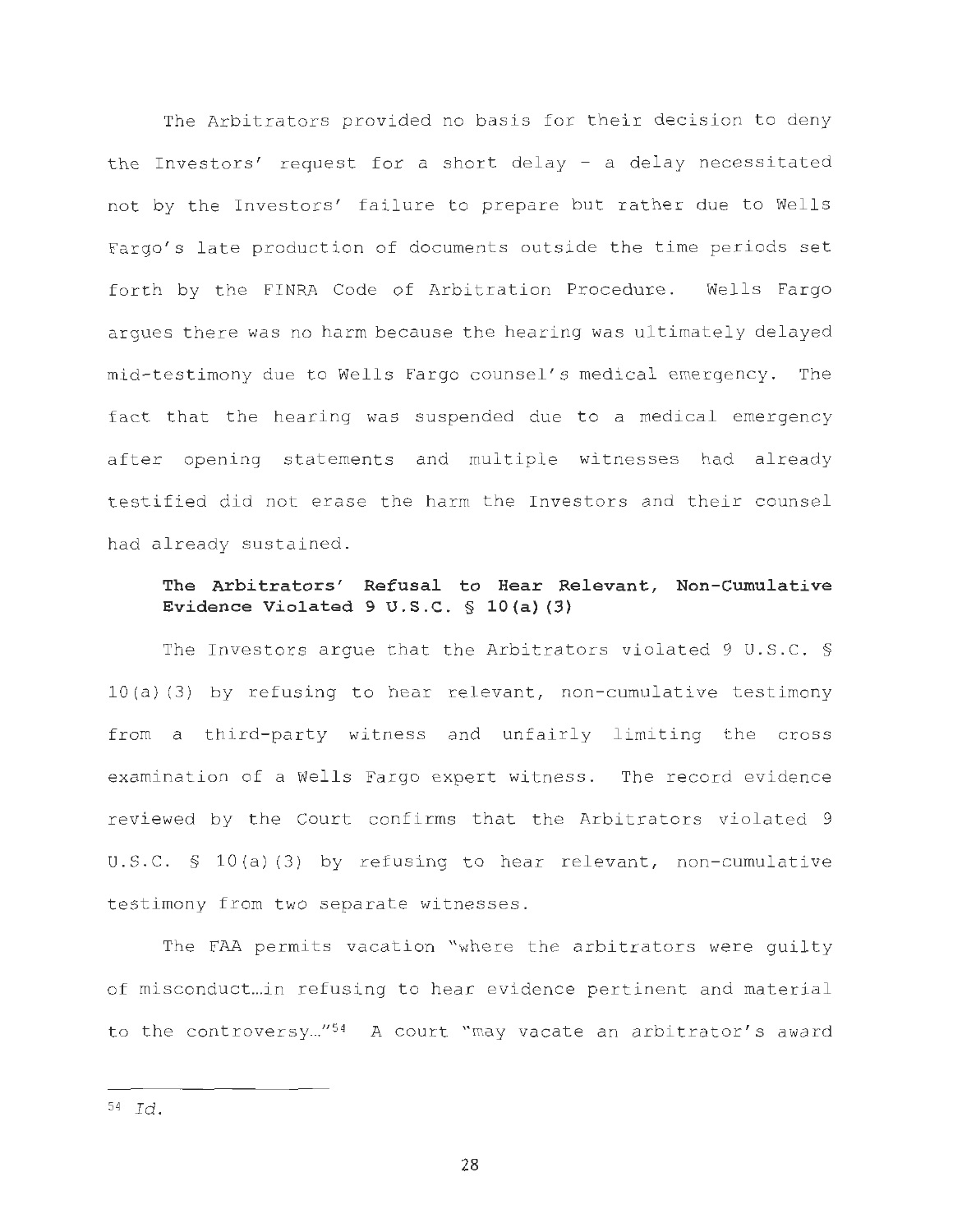under 9 U.S.C. § 10(a)(3) only if the arbitrator's refusal to hear pertinent and material evidence prejudices the rights of the parties and denies them a fair hearing. Further, an arbitration award must not be set aside for the arbitrator's refusal to hear evidence that is cumulative or irrelevant."<sup>55</sup> The facts of the *Robbins* case are illustrative. There, the Eleventh Circuit held that the arbitrator did not engage in misconduct in refusing to hear testimony where the party requesting the testimony had previously represented that the testimony "was 'unimportant' to their case and that if given would only provide cumulative evidence."<sup>56</sup>

The record evidence supports a finding that the Arbitrators refused to hear testimony from two separate witnesses, each of whom had relevant, non-cumulative evidence relating to the two main claims asserted by the Investors.

Wells Fargo introduced evidence and elicited testimony relating to the Investors' investments and investment making decisions after they moved their accounts from Wells Fargo to Schwab. The Investors initially objected to any testimony or witnesses being introduced on these grounds. In response to this evidence being introduced, the Investors requested the Arbitrators hear evidence from the Investors' new stockbroker at Schwab, noting

<sup>55</sup> Robbins v. Day, 954 F.2d 679, 685 (11th Cir. 1992). <sup>56</sup>*Id .*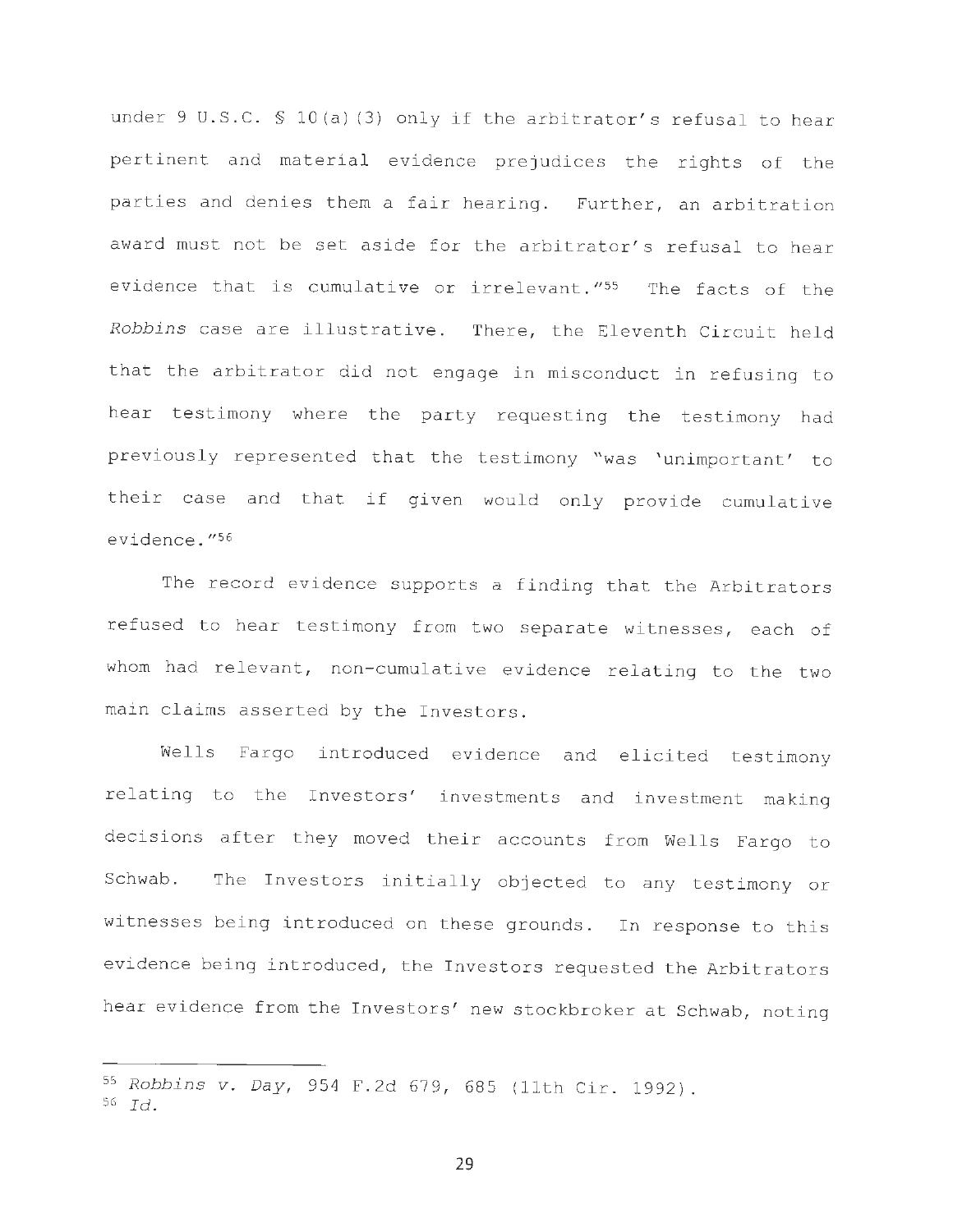that he was prepared to testify by phone without necessity of a subpoena .

The Arbitrators refused to allow this witness to testify. Earlier in the hearing, one of the Arbitrators disclosed that he had a close personal relationship with this third-party witness . The Arbitrators' decision to deny the Investors' their right to present this relevant testimony was undoubtedly influenced by the possibility that the appearance of the witness would require one of the three Arbitrators to recuse himself. And, the Arbitrators permitted Wells Fargo to present an expert witness by telephone at the last minute who was never identified as a potential witness . Having so ruled, the Arbitrators then severely restricted the Investors' cross-examination of the expert, refusing to permit counsel for the Investors to fully cross-examine this surprise witness in violation of their statutory right to present evidence.

# **The Award Was Procured by Fraud in Violation of 9 U . S.C.** § **10 {a) (1)**

The Investors argue that the Arbitration Award was procured by fraud in violation of  $9 \text{ U.S.C. } $ 10(a)(1)$ . The Court's review of the factual evidence presented by the Investors leads to its factual finding that Wells Fargo and its counsel committed fraud on the arbitration panel by procuring perjured testimony, intentionally misrepresenting the record, and refusing to turn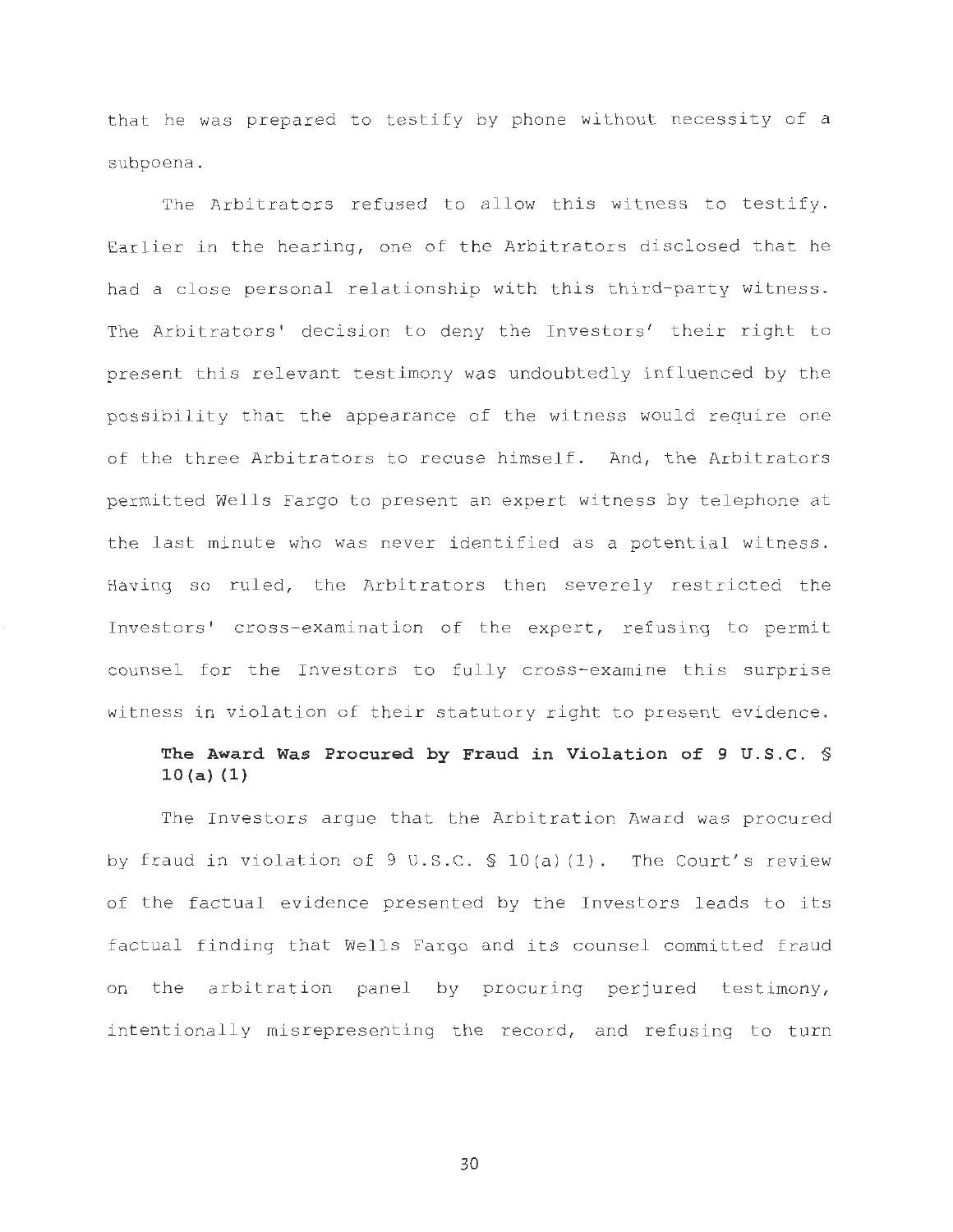over a key document to the Investors until after the close of evidence .

The FAA permits an award to be vacated "where the award was procured by corruption, fraud or undue influence."<sup>57</sup> In *Bonar v*. *Dean Witter Reynolds, Inc.,* <sup>58</sup> the Eleventh Circuit found that perjury constitutes fraud within the meaning of section l0(a) of the Federal Arbitration Act and established a three- part test to determine whether an arbitration award should be vacated for fraud. First, the moving party must establish fraud by clear and convincing evidence. Second, the fraud must not have been discoverable upon the exercise of due diligence prior to or during the arbitration. Third, the fraud must have materially related to the arbitration.<sup>59</sup>

The transcripts satisfy the Investors' burden of proving the fraud on the panel by clear and convincing evidence. The audio tapes, which were not available to the Investors until after the close of the hearing, confirm that Wells Fargo's key witness used the delay caused by the medical emergency to materially change his testimony and offer perjured testimony in direct contravention of the earlier testimony. In addition, counsel for Wells Fargo inserted himself as a fact witness and purported to testify to the

 $57$  9 U.S.C.  $\text{S}$  10(a)(1).

<sup>58 835</sup> F.2d 1378, 1383 (11th Cir.1988).

<sup>59</sup>*See also O' Rear v . Am . Family Life Assur.* Co . *of Columbus,* <sup>817</sup> F. Supp. 113, 115 (M.D. Fla. 1993).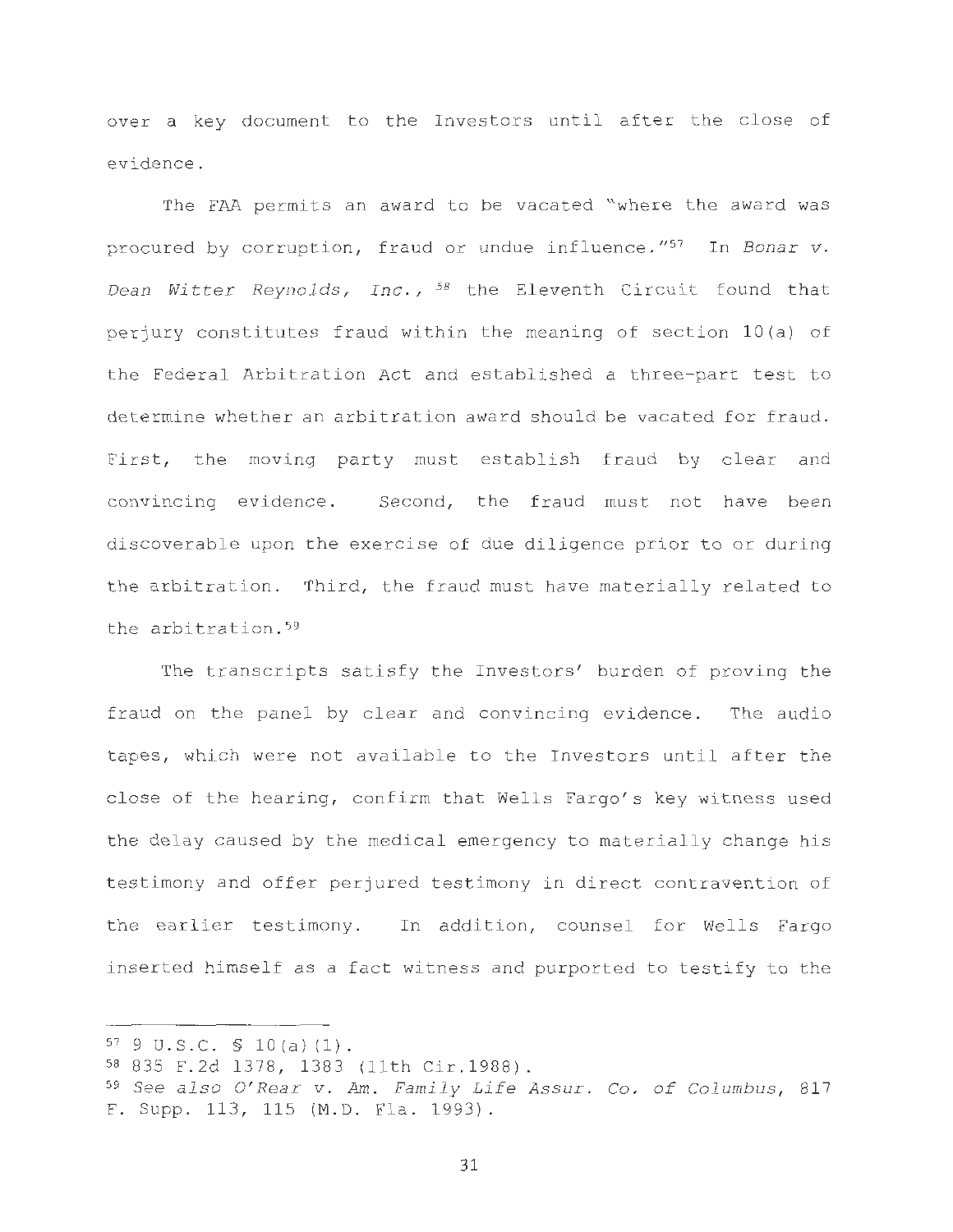Panel himself to support the changed story. The relevance of this testimony cannot be understated. The Arbitrators specifically held that "the Panel finds that neither Respondent Pickett nor Non-Party McKelvey engaged in any wrongful conduct ." The Arbitrators were clearly misled by McKelvey's second round of testimony (after the medical break) and the affirmation of Wells Fargo's counsel, who falsely mischaracterized his prior testimony. The presentation of perjured testimony along with counsel's mischaracterization of the previous testimony, which he knew was not yet transcribed, resulted in a fraud on the Arbitrators that had an obvious impact on their final Award.

The same is true for the key document intentionally withheld from the Investors until after the close of the evidence. During the hearing, a number of Wells Fargo witnesses testified about and characterized in their own words a key internal Wells Fargo Rule pertaining to brokers text messaging their customers. For instance, their broker's testimony after the medical break changed, and his new story was that texting with the Investors was permitted so long as "you're not conducting business." Wells Fargo stonewalled producing this document to the Investors until after the conclusion of the hearing. That document in fact states that "the Firm prohibits Associates from sending or responding to business communications by text message ." The refusal to hand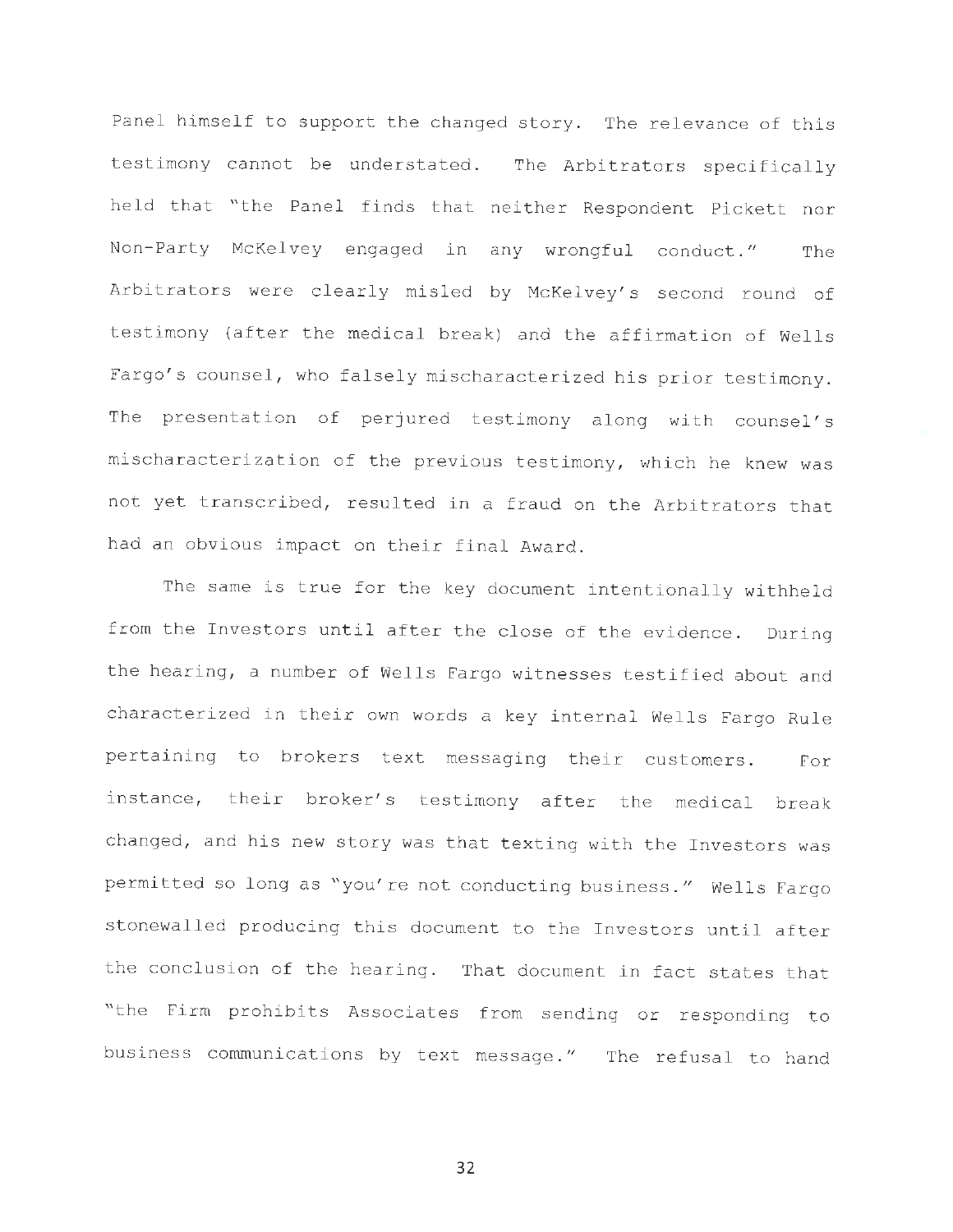over this document, like the perjured testimony, amounted to a fraud on the Panel.

### **The Arbitrators Violated 9 U.S.C. § lO(a) (3) By Imposing Costs and Hearing Session Fees Against the Investors**

The Investors argue that the Arbitrators violated 9 U.S.C. §  $10(a)$  (3) by (i) awarding Wells Fargo \$51,000.00 in costs in violation of the arbitral forum' s Code of Arbitration Procedure; and (ii) purporting to impose hearing session fees against the Investors that exceeded the hearing session fees permitted under the FINRA Code of Arbitration Procedure .

The Court agrees that the Arbitrators ignored the contractual framework the parties had agreed to and imposed liability beyond that which was permitted or contemplated, thus dispensing their own brand of industrial justice in violation of the FAA.

FINRA's Code of Arbitration Procedure, incorporated by the parties' Arbitration Agreement, does not contain any provision granting arbitrators the authority to shift the expenses of lit igation. To the contrary, FINRA Code of Arbitration Procedure Rule 12902(c) provides "In its award, the panel must also determine the amount of any costs and expenses incurred by the parties under the Code or that are within the scope of the agreement of the parties, and which party or parties will pay those costs and expenses." The recent decision in *Ameriprise Fin'l Serv's, Inc.*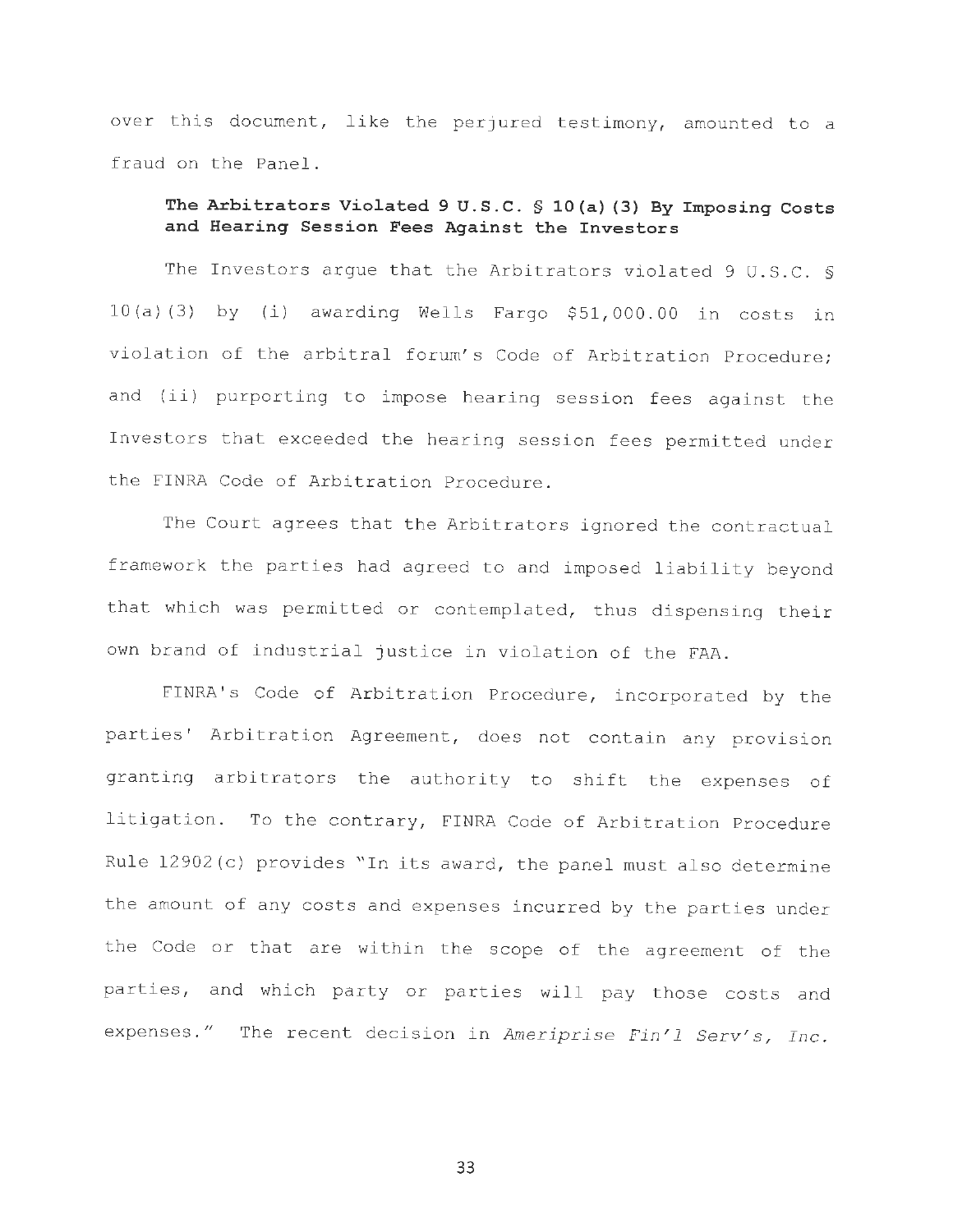v. Brady<sup>60</sup> is instructive. There, the court held that FINRA arbitrators exceeded their authority, in violation of 9 U.S.C. § 10(a) (3), by awarding attorneys' fees against a losing party. The agreement there, as in this case, did not provide for a fee shift in the event the prevailing party lost.  $61$ 

The Arbitration Agreement provided for the application of New York law. "It is well settled in New York that a prevailing party may not recover attorneys' fees from the losing party except where authorized by statute, agreement or court rule.  $162$  In this case, Wells Fargo did not provide the Arbitrators with any statute, agreement, or court rule supporting their claim for attorneys' fees. The Arbitrators' Award does not provide any such support. Rather, it simply states "Claimant Leggett is liable for and shall pay to Respondents the sum of \$51,000.00, representing costs incurred by Respondents in connection with this matter."<sup>63</sup>

Even if the Arbitrators had the authority to assess fees and/or costs against Leggett, here there was no valid evidence to support this number. During the examination of Ken McAfee, Wells Fargo's regional brokerage manager in Atlanta, Wells Fargo's counsel began a line of questioning about legal fees and costs

<sup>60 2018</sup> WL 4344993 , No . 18 - 10337 (D . Mass . Sept . 11 , 2018) . 61 *Id.* at \*8. <sup>62</sup>*U. S . Underwriters Ins .* Co . *v . City Club Hotel, LLC,* 3 N. Y. 3d 592, 597, 822 N.E.2d 777, 779-80 (2004).<br><sup>63</sup> Petitioners' Brief, Ex. C.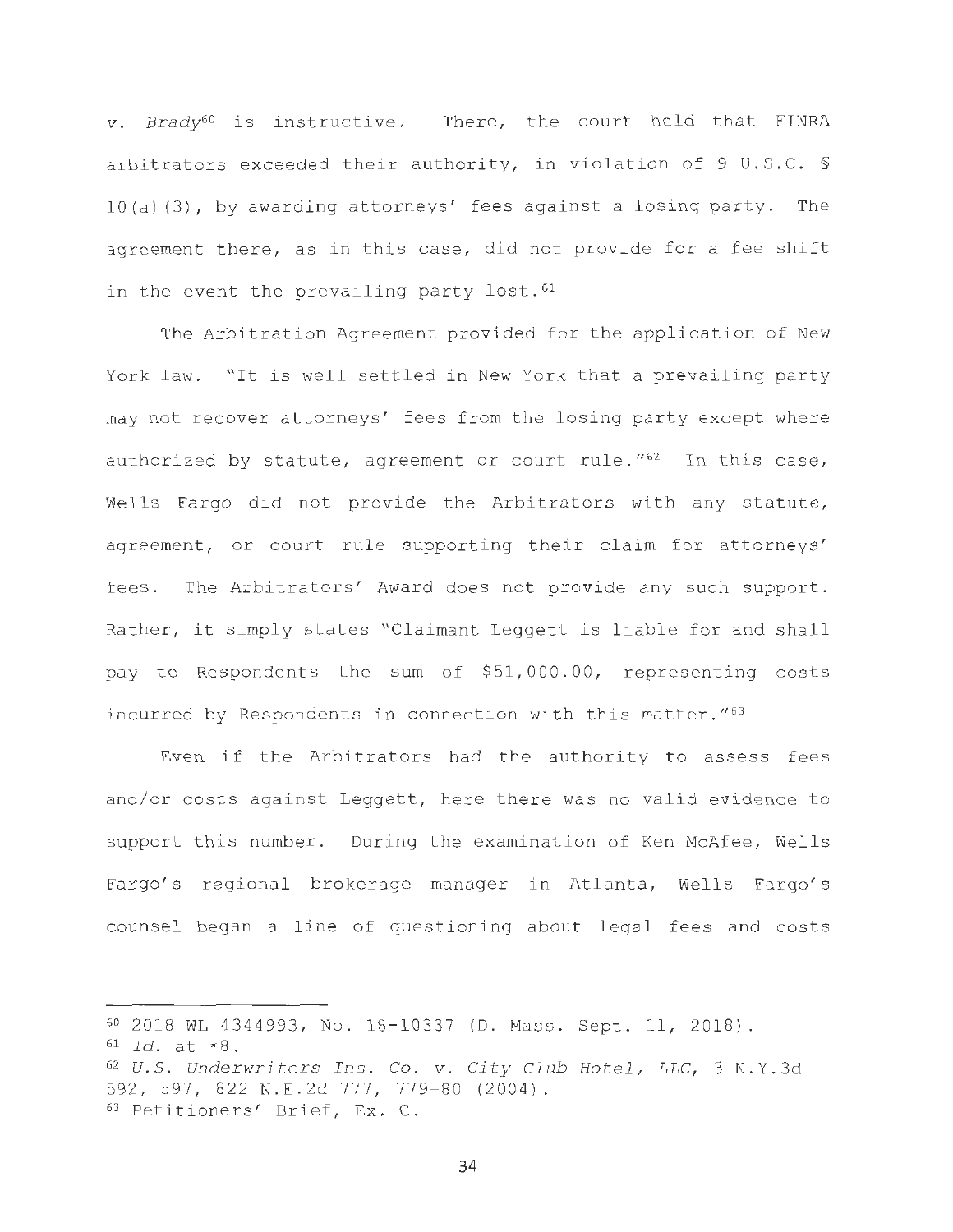that resulted from this arbitration to which Investors' counsel objected on the grounds that Wells Fargo had no counterclaim pending nor had they submitted fees or expenses.<sup>64</sup> The Arbitrators immediately said they would allow the questioning. The Investors' counsel objected again because they had no way to cross-examine the witness about this. The Arbitrators not only allowed the witness to answer questions about whether they had paid legal fees and expenses, but to read off numbers from a document that no one had seen nor had, and which Wells Fargo's counsel said, "[W]e are not submitting this into evidence. . . She can read whatever she wants and ask him a question."<sup>65</sup> The questions asked were as follows :

| Q.<br>14 | Α.           | Are the fees in excess of \$433,770?<br>Yes. |
|----------|--------------|----------------------------------------------|
|          |              |                                              |
| 15       |              | Q. Are the costs in excess of \$15,000       |
| and      |              |                                              |
|          | 16 \$34,296? |                                              |
| 17       | Α.           | Yes.                                         |
| 18       | Q.           | Have your FINRA costs been more than         |
| 19.      | \$2000?66    |                                              |

This was the entirety of the testimony and evidence of fees or costs introduced by Wells Fargo, with no mention of expert witness fees. When the Award was issued, however, the Arbitrators stated that Wells Fargo's counsel "questioned one of Respondents' witnesses regarding some of the costs incurred in this matter,

<sup>64</sup>*Id .,* Ex . A, Transcript, pp . 846.

<sup>65</sup>*Id .* , p . 8 4 8 .

<sup>66</sup>*Id .*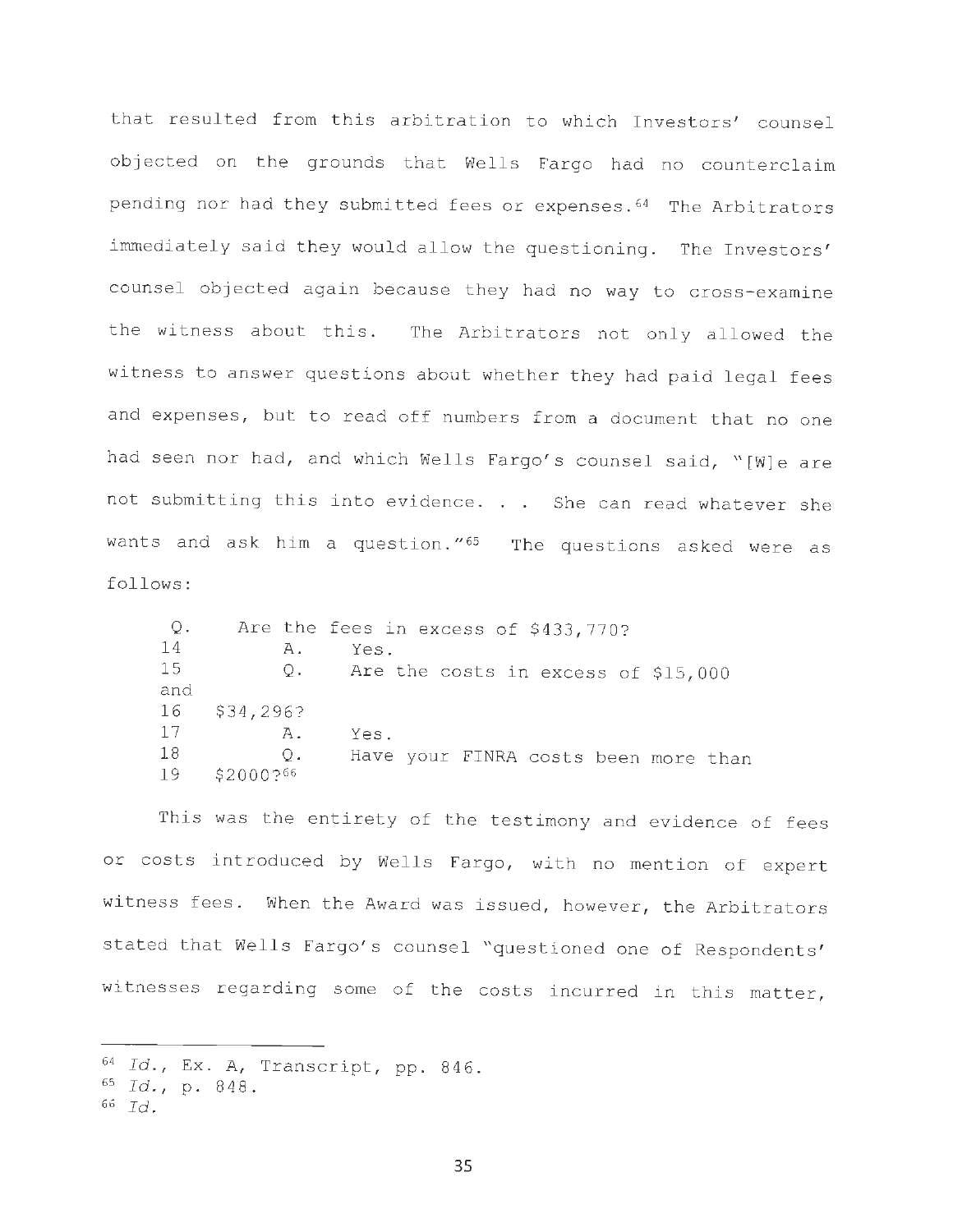including expert witness fees. The witness provided specific numbers in this regard. The Panel deemed this line of questioning to be Respondents' request for costs, which the Panel notes does not require an amendment to the pleadings in order to be considered. "<sup>67</sup> Not only were these not specific numbers, these numbers were never proven or entered into evidence .

The Arbitrators also improperly imposed "session fees" (the fees paid to the Arbitrators) against the Investors that were inconsistent with the FINRA Code of Arbitration Procedure. The Investors filed a motion to correct the Arbitration Award, noting that the Arbitrators miscalculated the hearing session fees they purported to impose against Leggett under the calculations mandated by the FINRA Code of Arbitration Procedure. The Chair Arbitrator denied the motion, which requested the session fees be reduced from \$32 , 200 . 00 to \$17 , 250 . 00 consistent with a table of session fees set forth under the FINRA Code of Arbitration Procedure. In denying this request, the Arbitrator provided no explanation:  $68$ 

> Re: Claimant's Motion to Correct Arbitration Award. Dated August 9, 2019 Denied! Robert Lestina, Chair August 23. 2019

<sup>67</sup> Petitioners' Brief, Ex. C. 68 *Id.,* Ex. U.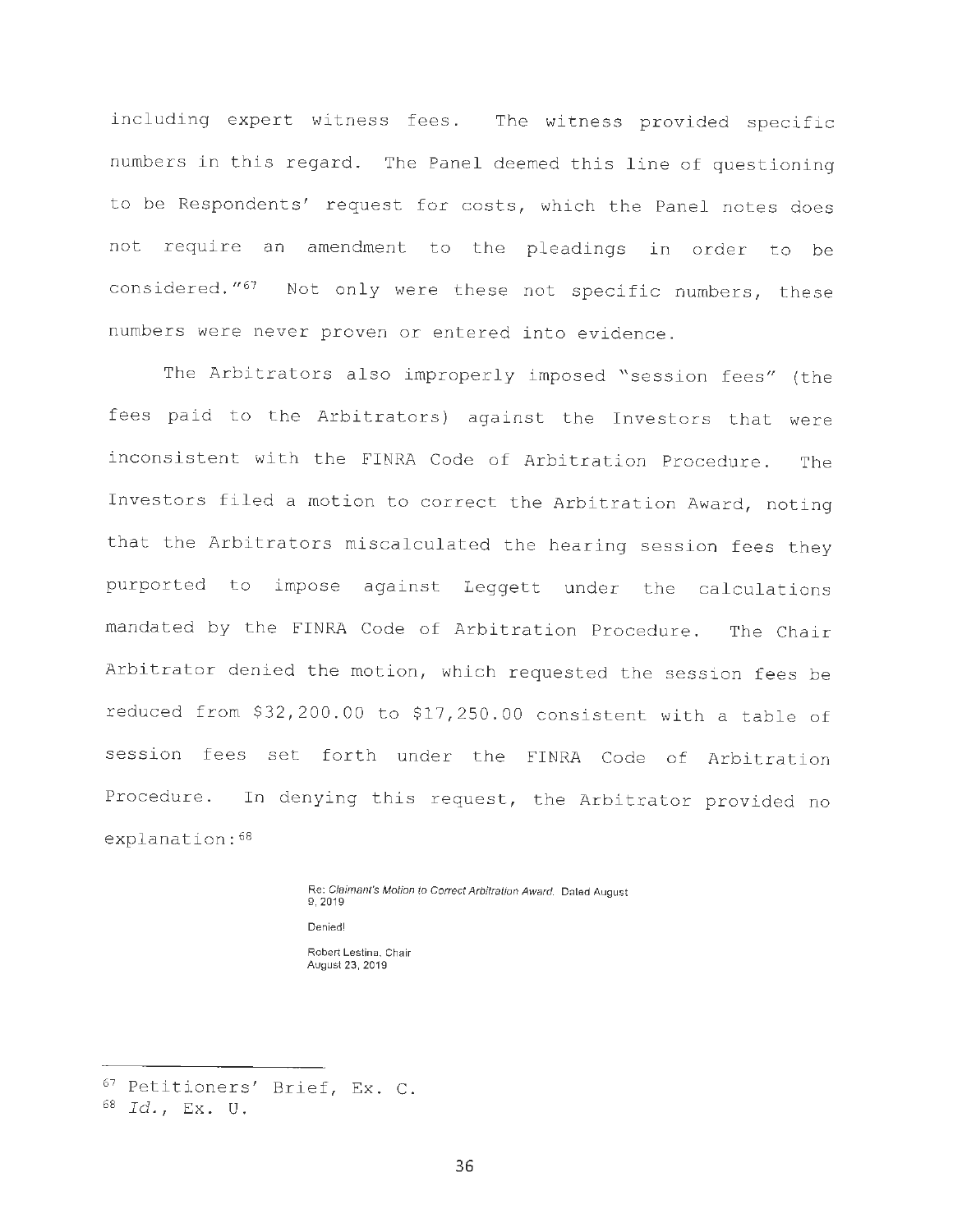Judicial review of arbitration awards, while limited in nature, ensure that the arbitration process is fundamentally fair to all parties involved. In this case (1) Wells Fargo and its counsel manipulated the arbitrator selection process; (2) the Arbitrators refused to postpone the hearing and provided no basis for their decision despite the Investors providing ample cause for postponement; (3) the Arbitrators denied the Investors their statutory right to present testimony from two relevant, noncumulative witnesses; (4) Wells Fargo witnesses and its counsel introduced perjured testimony, intentionally misrepresented the record, and refused to turn over a key document until after the close of evidence; and (5) the Arbitrators improperly and without legal justification imposed costs and fees on the Investors in violation of the contractual framework that bound the parties. The Court finds that each of these violations provides separate, independent grounds to vacate the Award in its entirety. Accordingly, the Panel's award is VACATED.